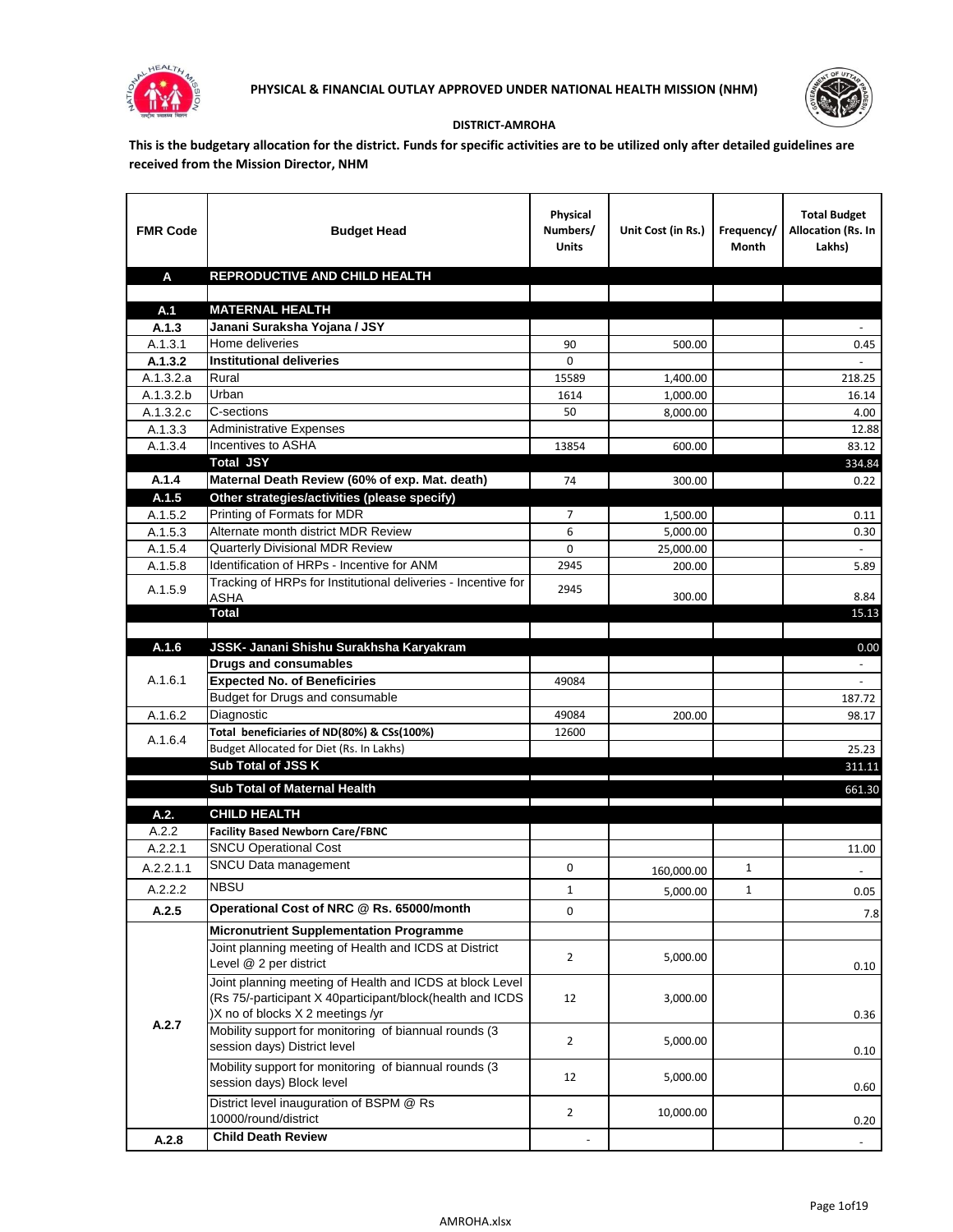| <b>FMR Code</b> | <b>Budget Head</b>                                                                                                                             | Physical<br>Numbers/<br><b>Units</b> | Unit Cost (in Rs.) | Frequency/<br><b>Month</b>   | <b>Total Budget</b><br>Allocation (Rs. In<br>Lakhs) |
|-----------------|------------------------------------------------------------------------------------------------------------------------------------------------|--------------------------------------|--------------------|------------------------------|-----------------------------------------------------|
|                 | <b>Sub-total Child Health</b>                                                                                                                  |                                      |                    |                              | 20.21                                               |
|                 |                                                                                                                                                |                                      |                    |                              |                                                     |
| A.3             | <b>FAMILY PLANNING</b>                                                                                                                         |                                      |                    |                              |                                                     |
| A.3.1           | <b>Terminal/Limiting Methods</b>                                                                                                               |                                      |                    |                              |                                                     |
| A.3.1.1         | Female sterilization camps @ Rs. 3500/camp                                                                                                     | 62<br>$\overline{2}$                 | 3,500.00           |                              | 2.17                                                |
| A.3.1.2         | NSV camps @ Rs. 3500/camp<br>Budget for Female Interval Sterilization Compensation                                                             |                                      | 3,500.00           |                              | 0.07                                                |
| A.3.1.3         | @ Rs.2000/-Per Case in Public Sector-(In Rs.)                                                                                                  | 1338                                 | 2,000.00           |                              | 26.76                                               |
|                 | <b>Budget for Post Partum Female Sterilization</b><br>Compensation @ Rs.3000/-Per Case in Public Sector-(In<br>$Rs.$ )                         | 40                                   | 3,000.00           |                              | 1.20                                                |
| A.3.1.4         | Budget for Male Sterilization Compensation @ Rs.2700/-<br>Per Case in Public Sector -(In Rs.)                                                  | 30                                   | 2,700.00           |                              | 0.81                                                |
| A.3.2           | <b>Spacing Methods</b>                                                                                                                         |                                      |                    |                              |                                                     |
| A.3.2.2         | Total Budget Allocated for Compensation for IUCD<br>insertion at health facilities (including fixed day services at<br>SHC and PHC) @ Rs 20/-  | 7619                                 | 20.00              |                              | 1.52                                                |
| A.3.2.3         | PPIUCD services (Incentive to provider @Rs 150 per<br>PPIUCD insertion)                                                                        | 1720                                 | 150.00             |                              | 2.58                                                |
| A.3.2.5         | Orientation/Review of ASHA/ANM/AWW for scheme<br>for HDC, ESB, PTK                                                                             |                                      |                    |                              |                                                     |
|                 | <b>District level</b>                                                                                                                          | $\mathbf{1}$                         | 10,000.00          | $\mathbf{1}$                 | 0.10                                                |
|                 | <b>Block level Quarterly</b>                                                                                                                   | 6                                    | 10,000.00          | 4                            | 2.40                                                |
| A.3.2.6         | Dissemination of FP manuals and guidelines                                                                                                     | $\mathbf{1}$                         | 20,000.00          | $\mathbf{1}$                 | 0.20                                                |
| A.3.3           | Budget for POL for Mobility to Surgeons team for FDS<br>Camps @ Rs.1000/ camp                                                                  | 62                                   | 1,000.00           |                              | 0.62                                                |
| A.3.5.1         | Orientaion workshop, QAC meeting at distirct level-<br>Quarterly                                                                               | $\mathbf{1}$                         | 2,000.00           | 4                            | 0.08                                                |
| A.3.5.2         | FP Review Meeting at Divisional level-Quarterly                                                                                                | 0                                    | 20,000.00          | 4                            |                                                     |
| A.3.5.3         | Performance reward                                                                                                                             | $\mathbf{1}$                         | 50,000.00          |                              | 0.50                                                |
| A.3.5.4         | World Population Day' celebration (such as mobility,<br>IEC activities etc.):                                                                  |                                      |                    |                              |                                                     |
|                 | District level                                                                                                                                 | $\mathbf{1}$                         | 100,000.00         |                              | 1.00                                                |
|                 | <b>Block Level</b>                                                                                                                             | 6                                    | 10.000.00          |                              | 0.60                                                |
| A.3.5.5         | Other strategies/activities (such as strengthening<br>fixed day services for IUCD & Sterilisation, etc.)                                       |                                      |                    |                              |                                                     |
|                 | Printing of FP Manuals, Guidelines, etc.                                                                                                       | 0                                    |                    |                              |                                                     |
|                 | Sterilization Register @ Rs.150/Register                                                                                                       | 8                                    | 150.00             | $\qquad \qquad \blacksquare$ | 0.01                                                |
|                 | IUCD Register @ Rs.150/- Register                                                                                                              | 183                                  | 150.00             |                              | 0.27                                                |
|                 | PPIUCD Registers @ Rs.150/-Register                                                                                                            | 8                                    | 150.00             |                              | 0.01                                                |
| A.3.5.5.1       | Injectable Registers @ Rs.150/Register                                                                                                         | 33                                   | 150.00             |                              | 0.05                                                |
|                 | Counseling Register @ Rs.150/-Register (3 per<br>Counselor)                                                                                    | 12                                   | 150.00             |                              | 0.02                                                |
|                 | Consent Form , Medical Record CheckIklist, Posoot<br>Operatiive Instructionn Card, Ssterilization Certificate for<br>Sterilization@ Rs 5/-Unit | 7404                                 | 5.00               |                              | 0.37                                                |
|                 | Enhance Contribution of PRIs and Family members of<br>eligible couples in 75 districts with high unmet need<br>and TFR                         |                                      |                    |                              |                                                     |
| A.3.5.5.2       | District Level NSV Satisfied Client Meet @Rs.20000/-<br>District                                                                               | $\mathbf{1}$                         | 20,000.00          |                              | 0.20                                                |
|                 | Block Level Panch Sarpanch Sammellan @Rs.10000/-<br><b>Block</b>                                                                               | 6                                    | 10,000.00          |                              | 0.60                                                |
| A.3.5.5.3       | RMNCHA Counsellling Corners @ Rs.35,000/-                                                                                                      | 0                                    | 35,000.00          |                              |                                                     |
|                 | <b>World NSV Week</b>                                                                                                                          |                                      |                    |                              |                                                     |
| A.3.5.5.6       | <b>District level</b>                                                                                                                          | $\mathbf{1}$                         | 25,000.00          |                              | 0.25                                                |
|                 | <b>Block level</b>                                                                                                                             | 6                                    | 10,000.00          |                              | 0.60                                                |
|                 | Govt. COT at Divisions level for FP Services                                                                                                   |                                      |                    |                              |                                                     |
|                 | Divisional Govt. COT @ Rs.50000/month for 12 month                                                                                             | 0                                    | 5,000.00           | 12                           | $\omega$                                            |
|                 |                                                                                                                                                |                                      |                    |                              |                                                     |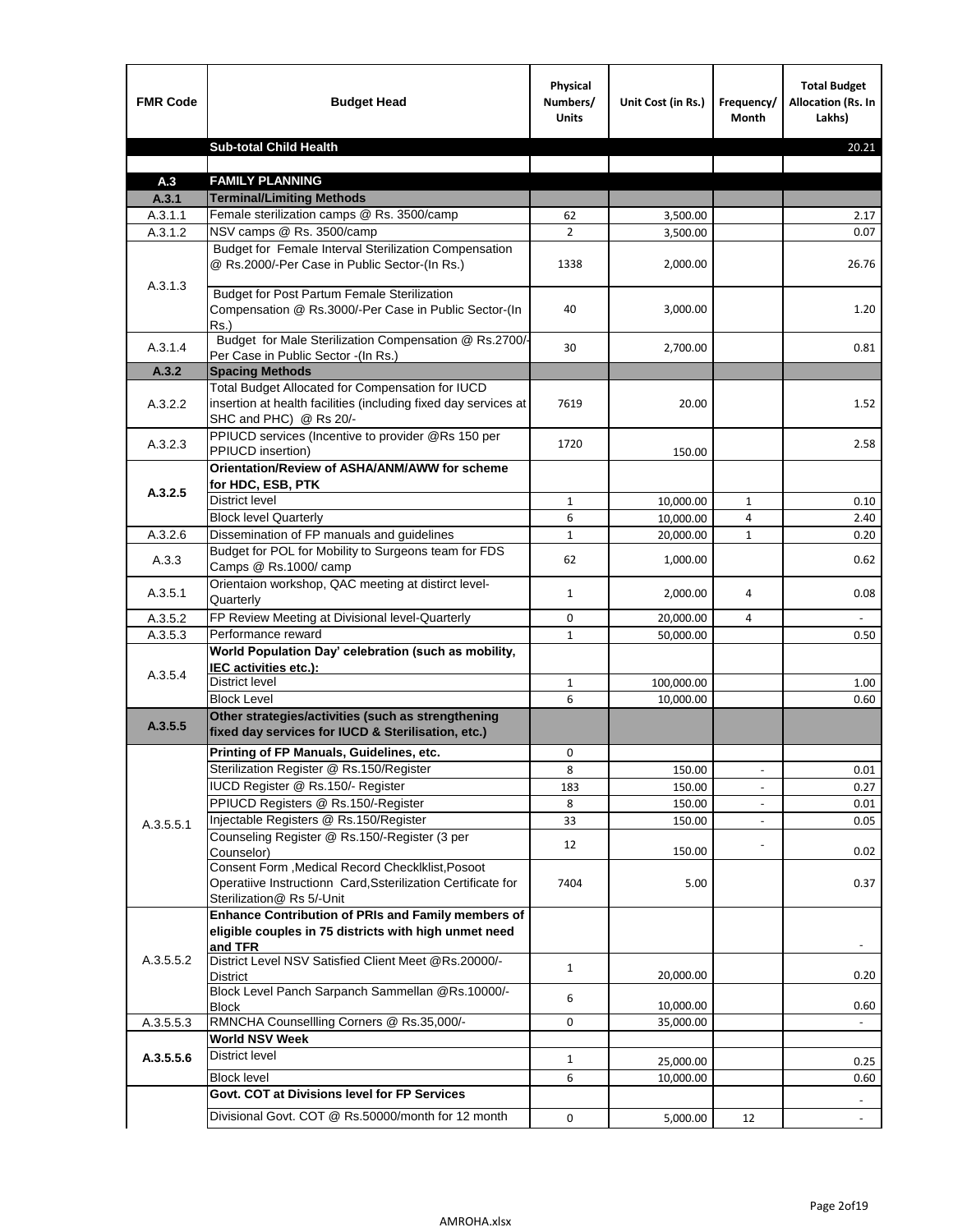| <b>FMR Code</b> | <b>Budget Head</b>                                                                                                                                                                                                                       | Physical<br>Numbers/<br><b>Units</b> | Unit Cost (in Rs.) | Frequency/<br>Month | <b>Total Budget</b><br>Allocation (Rs. In<br>Lakhs) |
|-----------------|------------------------------------------------------------------------------------------------------------------------------------------------------------------------------------------------------------------------------------------|--------------------------------------|--------------------|---------------------|-----------------------------------------------------|
| A.3.5.5.8       | Exra Incentive for Female Interval Sterilization in Public<br>Sector.-(20% of 80% ELA) @ Rs. 130 per case                                                                                                                                | 268                                  | 130.00             |                     | 0.35                                                |
|                 | Extra Incentive for Male Sterilization in Public Sector-<br>(40% ELA) @ Rs. 155 per case                                                                                                                                                 | 12                                   | 155.00             |                     | 0.02                                                |
|                 | <b>Sub-total Family Planning</b>                                                                                                                                                                                                         |                                      |                    |                     | 43.37                                               |
|                 | ADOLESCENT HEALTH / RKSK (Rashtriya Kishore                                                                                                                                                                                              |                                      |                    |                     |                                                     |
| A.4             | Swasthya Karyakram)                                                                                                                                                                                                                      |                                      |                    |                     |                                                     |
| A.4.1           | <b>Facility based services</b>                                                                                                                                                                                                           |                                      |                    |                     |                                                     |
| A.4.1.1         | Orientation meetings-HPD Districts                                                                                                                                                                                                       | $\Omega$                             | 9000               | $\mathbf{1}$        |                                                     |
|                 | Review meetings at District level-Quarterly                                                                                                                                                                                              | $\mathbf{1}$                         | 5000               | 4                   | 0.20                                                |
| A.4.1.2         | Establishment of new clinics at DH/Medical college level                                                                                                                                                                                 | 0                                    | 50,000.00          |                     |                                                     |
|                 | Operating expenses for existing clinics                                                                                                                                                                                                  | 0                                    |                    |                     |                                                     |
|                 | DH & MC level Existing AFHS clinics                                                                                                                                                                                                      | 0                                    | 600.00             | 12                  |                                                     |
| A.4.1.4         | DH & MC level AFHS clinics (New)                                                                                                                                                                                                         | 0                                    | 600.00             | 6                   | $\overline{\phantom{a}}$                            |
|                 | CHC level Existing AFHS clinics                                                                                                                                                                                                          | 0                                    | 400.00             | 12                  | $\overline{\phantom{a}}$                            |
|                 | PHC level existing AFHS clinics                                                                                                                                                                                                          | $\Omega$                             | 200.00             | 12                  | $\blacksquare$                                      |
| A.4.1.5         | Mobility support for AH counsellors at MC/DH level AH<br>Clinic at @ Rs 1000 per month for 06 month                                                                                                                                      | 0                                    | 1,000.00           | 6                   |                                                     |
|                 | Mobility support for Exsiting AH counsellors at CHC level<br>AH Clinic at @ Rs 1000 per month for 06 month                                                                                                                               | 0                                    | 1,000.00           | 6                   |                                                     |
| A.4.5.7         | <b>WIFS Register</b>                                                                                                                                                                                                                     | 5406                                 | 100.00             |                     | 5.41                                                |
| A.4.5.8         | <b>NIPI Register</b>                                                                                                                                                                                                                     | 4970                                 | 100.00             |                     | 4.97                                                |
| A.4.5.9         | <b>WIFS Reporting Formats</b>                                                                                                                                                                                                            | 71928                                | 0.50               |                     | 0.36                                                |
|                 | <b>Sub-total Adolescent Health</b>                                                                                                                                                                                                       |                                      |                    |                     | 10.94                                               |
| A.5             | <b>RBSK</b><br><b>Operational Cost of RBSK (Mobility support, DEIC etc)</b>                                                                                                                                                              |                                      |                    |                     |                                                     |
| A.5.1           |                                                                                                                                                                                                                                          |                                      |                    |                     |                                                     |
| A.5.1.2         | Prepare detailed operational plan for RBSK across<br>districts (cost of plan/convergence/monitoring<br>meetings should be kept seperately)<br>One meeting @ Rs. 500 per block for microplan<br>One orientation meeting for RBSK software | 6                                    | 500.00<br>90.00    |                     | 0.03<br>0.01                                        |
| A.5.1.3         | Mobility support for Mobile health team                                                                                                                                                                                                  | 6<br>12                              | 30,000.00          | 12                  | 43.20                                               |
| A.5.1.4         | Operational cost of DEIC                                                                                                                                                                                                                 |                                      |                    |                     | 0                                                   |
| A.5.1.5         | New born screening- Inborn error of metabolism (please<br>give details per unit cost of screening, number of children<br>to be screened and the delivery points Add details)                                                             |                                      |                    |                     | 0                                                   |
| A.5.1.7         | Spectacle for children                                                                                                                                                                                                                   | 722                                  | 275.00             |                     | 1.99                                                |
| A.5.1.10        | Monitoring Meeting at District level                                                                                                                                                                                                     | $\mathbf{1}$                         | 5,000.00           | 3                   | 0.15                                                |
|                 |                                                                                                                                                                                                                                          |                                      |                    |                     |                                                     |
|                 | <b>Sub-total RBSK</b>                                                                                                                                                                                                                    |                                      |                    |                     | 45.37                                               |
| A.7             | <b>PNDT Activities</b>                                                                                                                                                                                                                   |                                      |                    |                     |                                                     |
|                 | <b>Support to PNDT cell</b>                                                                                                                                                                                                              |                                      |                    |                     |                                                     |
|                 | Honorarium of Divisional Level Data Assistant @ Rs.<br>18743 per month for 12 months                                                                                                                                                     | 0                                    | 18,743.00          | 12                  |                                                     |
| A.7.1           | Honorarium of District Level Data Assistant @<br>Rs.<br>11025 per month for 12 months                                                                                                                                                    | $\mathbf{1}$                         | 11,025.00          | 12                  | 1.32                                                |
|                 | Contingency at Divisional level for PCPNDT Cell                                                                                                                                                                                          | 0                                    | 10,000.00          | $\mathbf{1}$        | $\overline{\phantom{a}}$                            |
|                 | Contingency at District level for PCPNDT Cell                                                                                                                                                                                            | $\mathbf{1}$                         | 5,000.00           | $\mathbf{1}$        | 0.05                                                |
| A.7.2.2         | Visit of Divisional level Inspection Committee (Including<br>TA/DA)                                                                                                                                                                      | 0                                    | 10,000.00          | $\mathbf{1}$        |                                                     |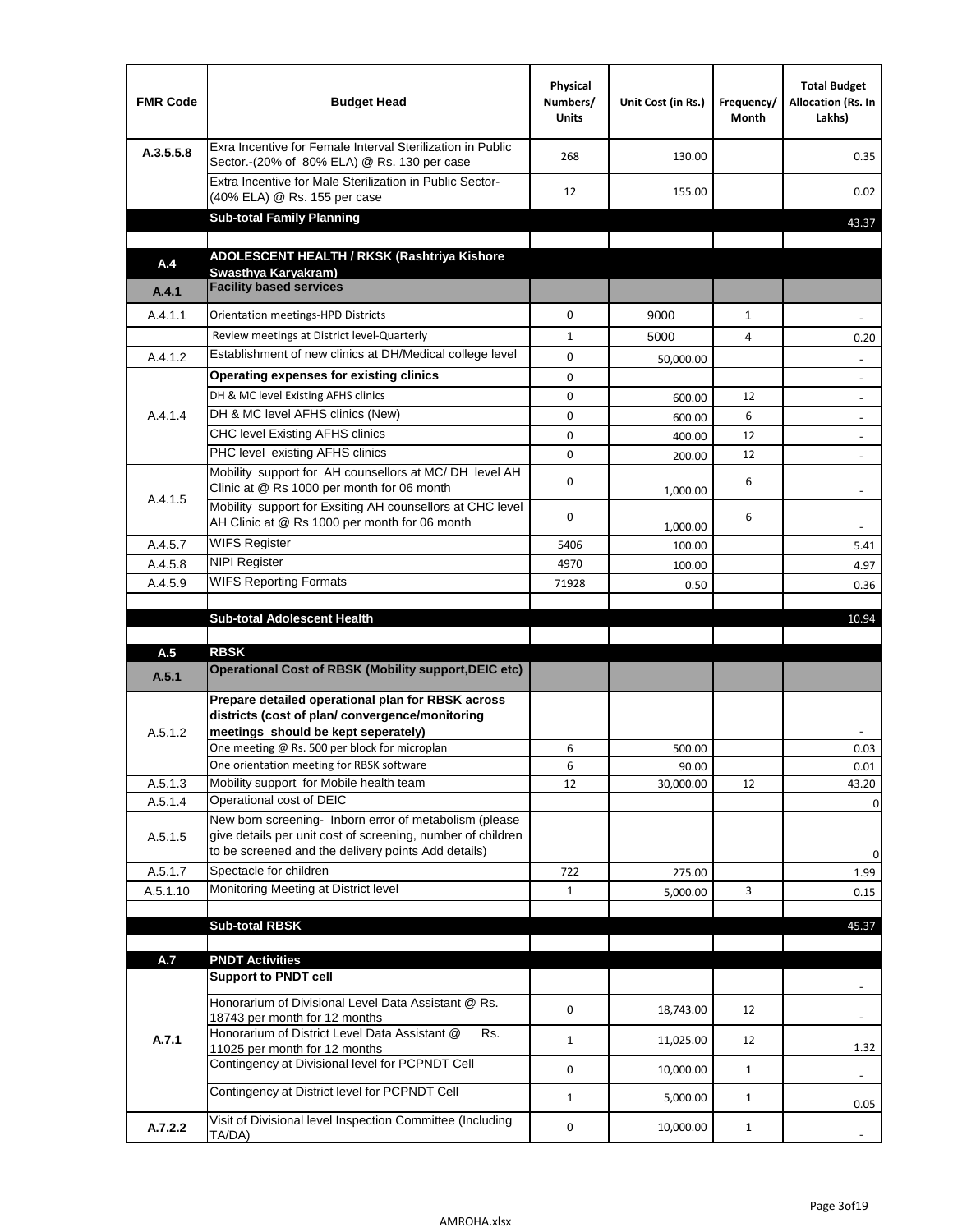| <b>FMR Code</b> | <b>Budget Head</b>                                                                                                                              | Physical<br>Numbers/<br><b>Units</b> | Unit Cost (in Rs.) | Frequency/<br><b>Month</b> | <b>Total Budget</b><br><b>Allocation (Rs. In</b><br>Lakhs) |
|-----------------|-------------------------------------------------------------------------------------------------------------------------------------------------|--------------------------------------|--------------------|----------------------------|------------------------------------------------------------|
| A.7.2.5         | Orientation of Member of District advisory Committee at<br><b>Divisional Level</b>                                                              | $\Omega$                             | 200,000.00         | $\mathbf{1}$               | $\overline{\phantom{m}}$                                   |
| A.7.2.9         | Capacity building of DGCS, CJM, District officers, Nodal<br>Officers, Ultrasound Owners, ASHA and AWWs<br>workshop at Districts and Block level |                                      |                    |                            |                                                            |
|                 | <b>District level</b>                                                                                                                           | $\mathbf{1}$                         | 10,000.00          | $\mathbf{1}$               | 0.10                                                       |
|                 | <b>Block level</b>                                                                                                                              | 6                                    | 5,000.00           | $\mathbf{1}$               | 0.30                                                       |
|                 | <b>Sub-total PNDT activities</b>                                                                                                                |                                      |                    |                            | 1.77                                                       |
|                 |                                                                                                                                                 |                                      |                    |                            |                                                            |
| A.8             | <b>Human Resources</b>                                                                                                                          |                                      |                    |                            |                                                            |
| A.8.1           | <b>Contractual Staff &amp; Services</b>                                                                                                         |                                      |                    |                            |                                                            |
| A.8.1.1         | <b>ANMs, Supervisory Nurses, LHVs</b>                                                                                                           |                                      |                    |                            |                                                            |
| A.8.1.1.1       | <b>ANMs</b>                                                                                                                                     |                                      |                    |                            |                                                            |
| A.8.1.1.1.a     | Honorarium of ANMs (New)                                                                                                                        | 0                                    | 11,550.00          | 6                          | $\blacksquare$                                             |
|                 | Honorarium of ANMs (Existing)                                                                                                                   | $\overline{2}$                       | 11,550.00          | 12                         | 2.77                                                       |
| A.8.1.1.1.f     | Honorarium of ANMs (New)                                                                                                                        | 13                                   | 11,550.00          | 6                          | 9.01                                                       |
|                 | Honorarium of ANMs (Existing)                                                                                                                   | 85                                   | 11,550.00          | 12                         | 117.81                                                     |
| A.8.1.1.2       | <b>Staff Nurses</b>                                                                                                                             |                                      |                    |                            |                                                            |
| A.8.1.1.2.a     | <b>DH</b>                                                                                                                                       |                                      |                    |                            | $\blacksquare$                                             |
| A.8.1.1.2.b     | Honorarium of SNs (New)                                                                                                                         | 0                                    | 19,060.00          | 6                          |                                                            |
|                 | Honorarium of SNs (Existing)                                                                                                                    | 36                                   | 19,060.00          | 12                         | 82.34                                                      |
|                 | <b>Staff Nurse-NRC</b>                                                                                                                          |                                      |                    |                            | $\overline{\phantom{a}}$                                   |
|                 | Old, SNs @19060/Month for 12 months                                                                                                             | 4                                    | 19,060.00          | 12                         | 9.15                                                       |
|                 | New, SNs @18150 per Month                                                                                                                       | 0                                    | 18,150.00          | 6                          |                                                            |
|                 | <b>Staff Nurse-SNCU</b>                                                                                                                         |                                      |                    |                            |                                                            |
| A.8.1.1.2.f     | Exiting Staff Nurse Honorarium @ Rs.19060/- p.m. for 12<br>months                                                                               | $\Omega$                             | 19,060.00          | 12                         | -                                                          |
|                 | New Staff Nurse Honorarium @ Rs.18150/- p.m. for 6 months                                                                                       | 8                                    | 18,150.00          | 6                          | 8.71                                                       |
|                 | <b>Staff Nurse-NBSU</b>                                                                                                                         |                                      |                    |                            |                                                            |
|                 | Staff Nurse Honorarium @ Rs.18150/- p.m. (For 6 Months)                                                                                         | 3                                    |                    | 12                         |                                                            |
|                 | Human Resource Pediatric Intencive Care unit (PICU)                                                                                             |                                      | 18,150.00          |                            | 6.53                                                       |
| A.8.1.1.2.g     | Staff Nurses Honorarium @ Rs. 18,150 per months for 12                                                                                          |                                      |                    |                            |                                                            |
|                 | months                                                                                                                                          | 0                                    | 18,150.00          | 12                         |                                                            |
| A.8.1.2.1       | <b>Laboratory Technicians</b>                                                                                                                   |                                      |                    |                            |                                                            |
| A.8.1.2.1.a     | Honorarium of Laboratory Technician                                                                                                             |                                      |                    |                            | 3.47                                                       |
| A.8.1.3         | <b>Specialists</b>                                                                                                                              |                                      |                    |                            |                                                            |
| A.8.1.3.1.b     | Honorarium of Contractual Gynaecologists/Surgeons                                                                                               | $\overline{2}$                       | 80,000.00          | 12                         | 19.20                                                      |
| A.8.1.3.3       | Anesthetists                                                                                                                                    |                                      |                    |                            |                                                            |
| A.8.1.3.3.b     | Honorarium of Contractual Anesthetists                                                                                                          | 0                                    | 80,000.00          | 12                         | $\blacksquare$                                             |
| A.8.1.3.5       | Specialists for CH (Pediatrician etc) in SNCU, NBSU, NRC                                                                                        |                                      |                    |                            |                                                            |
|                 | Existing @ 78650/month for 12 Months                                                                                                            | 0                                    | 78,650.00          | 12                         | $\blacksquare$                                             |
| A.8.1.3.5.d     | New Peadiatrician Honorarium @ Rs.71500/- p.m. for 6<br>months                                                                                  | 3                                    | 71,500.00          | 6                          | 12.87                                                      |
| A.8.1.3.7       | Dental surgeons and dentists                                                                                                                    |                                      |                    |                            |                                                            |
| A.8.1.3.7.a     | Honorarium of Dental Surgen                                                                                                                     |                                      |                    |                            | 5.03                                                       |
| A.8.1.5         | <b>Medical Officers</b>                                                                                                                         |                                      |                    |                            |                                                            |
| A.8.1.5.2       | Honorarium of Medical Officers (New)                                                                                                            | 0                                    | 41,580.00          | $\overline{2}$             | $\blacksquare$                                             |
|                 | Honorarium of Medical Officers (Existing)                                                                                                       | $\overline{2}$                       | 41,580.00          | 12                         | 9.98                                                       |
|                 | MOs for SNCU/ NBSU/NRC etc                                                                                                                      |                                      |                    |                            |                                                            |
| A.8.1.5.6       | Old, MO @41580 per Month                                                                                                                        | $\mathbf{1}$                         | 41,580.00          | 12                         | 4.99                                                       |
|                 | New, Mo@39600 Per Month                                                                                                                         | 0                                    | 39,600.00          | 6                          | $\blacksquare$                                             |
|                 | Human Resource Pediatric Intencive Care unit (PICU)                                                                                             |                                      |                    |                            | $\frac{1}{2}$                                              |
|                 | Existing, MO Honorarium @ Rs/41580/ Month for 12 Months                                                                                         | $\mathbf 0$                          | 41,580.00          | 12                         |                                                            |
| A.8.1.5.7       | New, MO Honorarium @ Rs. 39600 / Month for 6 Months                                                                                             | 0                                    | 39,600.00          | 6                          |                                                            |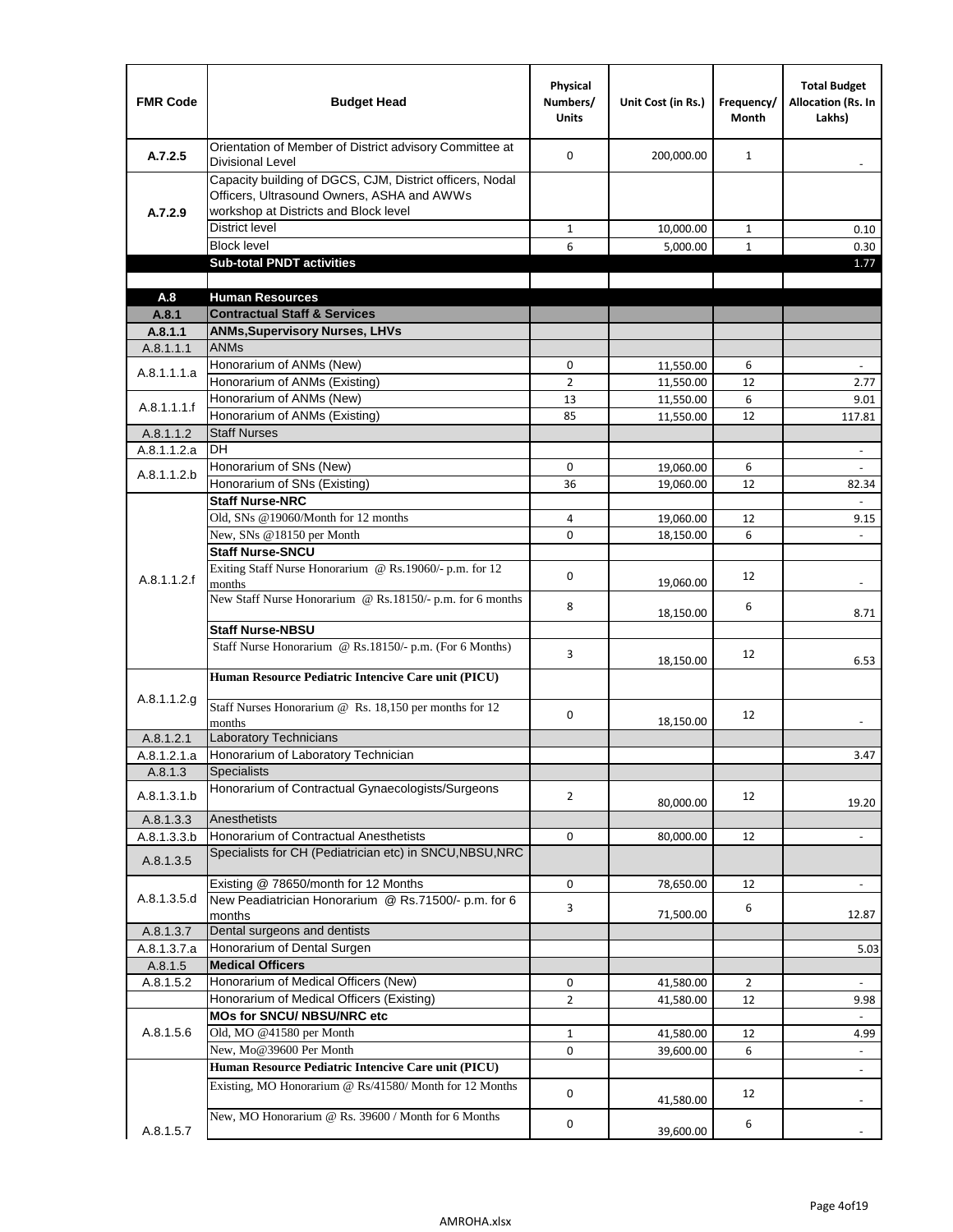| <b>FMR Code</b> | <b>Budget Head</b>                                                        | Physical<br>Numbers/<br><b>Units</b> | Unit Cost (in Rs.)     | Frequency/<br>Month | <b>Total Budget</b><br>Allocation (Rs. In<br>Lakhs) |
|-----------------|---------------------------------------------------------------------------|--------------------------------------|------------------------|---------------------|-----------------------------------------------------|
|                 | Medical Officer/Training Coordinator, Honorarium at                       |                                      |                        |                     |                                                     |
|                 | <b>Medical College</b><br>Old, Trg. Coord. @41580/month for 12 Month      | $\mathbf 0$                          | 41,580.00              | 12                  | $\overline{\phantom{a}}$                            |
|                 | New, Trg. Coord.@39600/month for 6 Month                                  | $\Omega$                             | 39,600.00              | 6                   |                                                     |
| A.8.1.7.2       | Honorarium of X-Ray Technician for 12 months                              |                                      |                        |                     | 5.20                                                |
| A.8.1.7.4       | RBSK teams (Exclusive mobile health team & DEIC                           |                                      |                        |                     |                                                     |
|                 | Staff)                                                                    |                                      |                        |                     |                                                     |
|                 | <b>MOs- AYUSH/MBBS</b>                                                    |                                      |                        |                     |                                                     |
|                 | <b>Honoraria Existing MBBS</b><br>Honoraria New MBBS                      | $\overline{2}$<br>0                  | 41,675.00              | 12<br>6             | 10.00                                               |
| A.8.1.7.4.1     | Honoraria - BDS                                                           | 4                                    | 37,800.00<br>40,516.00 | 12                  | ÷.<br>19.45                                         |
|                 | Honoraria - AYUSH (Existing)                                              | 12                                   | 27,783.00              | 12                  | 40.01                                               |
|                 | Honoraria - AYUSH recruited upto March 16                                 | 6                                    | 26,460.00              | 12                  | 19.05                                               |
|                 | Honoraria - AYUSH New                                                     | $\mathbf 0$                          | 25,200.00              | 6                   | $\overline{\phantom{a}}$                            |
|                 | <b>Staff Nurse</b>                                                        | $\Omega$                             |                        |                     |                                                     |
|                 | Honoraria - Staff Nurse                                                   | 10                                   | 19,100.00              | 12                  | 22.92                                               |
| A.8.1.7.4.2     | <b>ANM</b>                                                                |                                      |                        |                     |                                                     |
|                 | Honoraria - ANMs (Existing)                                               | $\mathbf 0$                          | 11,576.00              | 12                  | ÷,                                                  |
|                 | Honoraria - ANM (Recruited upto March 16)                                 | $\overline{2}$                       | 11,025.00              | 12                  | 2.65                                                |
|                 | Honoraria - ANM (New)                                                     | $\mathbf 0$                          | 10,500.00              | 6                   |                                                     |
|                 | Paramedical                                                               | $\mathbf 0$                          |                        |                     | $\blacksquare$                                      |
|                 | Honoraria - Paramedical<br><b>Pharmacists</b>                             | 12                                   | 13,753.00              | 12                  | 19.80                                               |
| A.8.1.7.4.3     | Honoraria - Pharmacist (Existing)                                         | $\mathbf 0$<br>$\mathbf 0$           |                        | 12                  | $\overline{\phantom{a}}$                            |
|                 | Honoraria - Pharmacist (Recruited upto March 16)                          | 0                                    | 14,884.00<br>14,175.00 | 12                  | $\blacksquare$                                      |
|                 | Honoraria - Pharmacist (New)                                              | $\Omega$                             | 13,500.00              | 6                   | $\overline{\phantom{a}}$                            |
|                 | Sub Total RBSK mobile teams                                               | $\Omega$                             |                        |                     | $\overline{\phantom{a}}$                            |
| A.8.1.7.5       | <b>Others</b>                                                             |                                      |                        |                     |                                                     |
| A.8.1.7.5.1     | Honorarium of RMNCH/FP Counselors @ Rs.10760/- for                        | 4                                    | 10,760.00              | 12                  | 5.16                                                |
|                 | 12 months                                                                 |                                      |                        |                     |                                                     |
|                 | <b>Adolescent Health counselors</b>                                       |                                      |                        |                     | $\overline{\phantom{a}}$                            |
|                 | AH counselors at DH level (1st & 2nd phase)                               | 0                                    | 13,891.00              | 12                  | $\overline{\phantom{a}}$                            |
| A.8.1.7.5.2     | AH counselors DH level of 3nd phase<br>AH counselors at DH/MC level (New) | $\mathbf 0$<br>0                     | 13,230.00<br>12,600.00 | 12<br>12            | $\overline{\phantom{a}}$<br>$\blacksquare$          |
|                 | AH counsellors at CHC level                                               | $\mathbf 0$                          | 13,230.00              | 6                   | $\overline{\phantom{a}}$                            |
|                 | <b>Nutriionist</b>                                                        | 0                                    |                        |                     | $\overline{\phantom{a}}$                            |
| A.8.1.7.5.4     | Old, Nutrist. @17325 per Month for 12 months                              | $\mathbf{1}$                         | 17,325.00              | 12                  | 2.08                                                |
|                 | New, Nutrist. $@16500$ per Month for 6 months                             | 0                                    | 16,500.00              | 6                   |                                                     |
|                 | <b>HR for Cold Chain</b>                                                  | 0                                    |                        |                     |                                                     |
|                 | Hononarium of Cold Chain Handlers at Division level                       | 0                                    | 11,430.00              | 12                  |                                                     |
|                 | Hononarium of Cold Chain Handlers at District level                       | $\mathbf{1}$                         | 11,430.00              | 12                  | 1.37                                                |
|                 | Hononarium of Technician (Refeigator Machenic) at                         |                                      |                        |                     |                                                     |
|                 | <b>Division level</b>                                                     | 0                                    | 19,060.00              | 12                  | $\overline{\phantom{a}}$                            |
|                 | Technician (Refeigator Machenic) at District level                        | 0                                    | 19,060.00              | 12                  | $\blacksquare$                                      |
| A.8.1.7.7       | Honararium of Vaccince Strore Keeper at Division level                    | 0                                    | 25,410.00              | 12                  | $\overline{\phantom{a}}$                            |
|                 | Honararium of Vaccince Van Driver at Division level                       | 0                                    | 19,060.00              | 12                  | $\overline{\phantom{a}}$                            |
|                 | <b>HR for Blood Bank Storage/Unit</b>                                     |                                      |                        |                     |                                                     |
|                 | Man Power Support at 89 Blood Banks                                       |                                      |                        |                     | 22.04                                               |
|                 | Man Power Support at 118 Blood Storage Centre                             |                                      |                        |                     | 0.00                                                |
|                 | Manpower support of 18 BCTV                                               |                                      |                        |                     | 0.00                                                |
| A.8.1.7.8       | Staff for Training Institutes/ SIHFW/ Nursing Training                    |                                      |                        |                     |                                                     |
|                 | Incentive/ Awards etc. to SN, ANMs etc.                                   |                                      |                        |                     | 0<br>$\overline{\phantom{a}}$                       |
|                 | SBA Trained ANMs at L1 SCs from 6th delivery every month                  | 0                                    | 300.00                 |                     | $\blacksquare$                                      |
|                 | SBA Trained ANMs/SNs at APHCs/PHCs starting from 16th                     | 0                                    |                        |                     |                                                     |
| A.8.1.8         | Delivery every month                                                      |                                      | 300.00                 |                     |                                                     |
|                 | SBA Trained ANMs/SNs at Non FRU CHCs/BPHCs starting from                  | 0                                    |                        |                     |                                                     |
|                 | 51st Delivery every month                                                 |                                      | 300.00                 |                     |                                                     |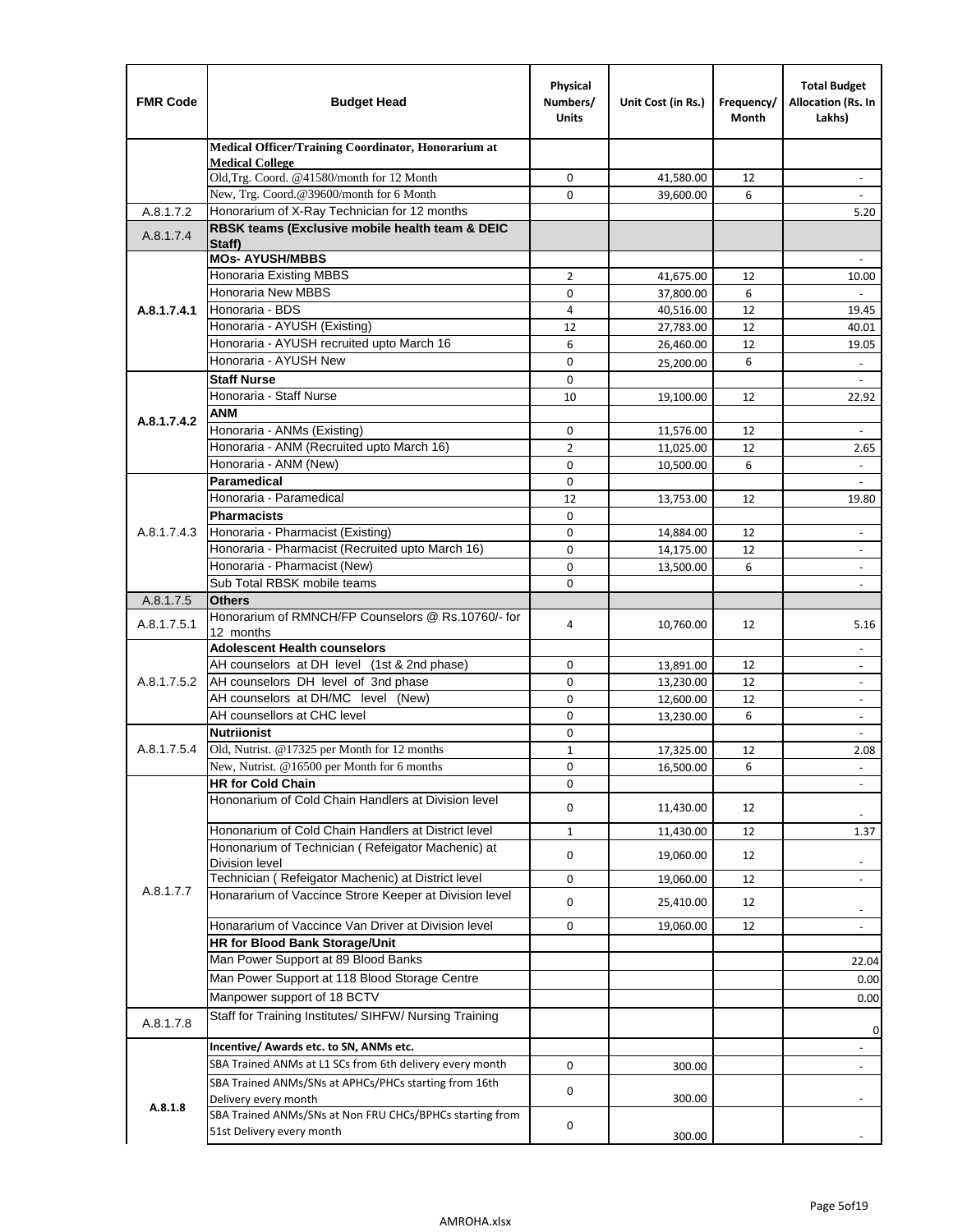| <b>FMR Code</b>  | <b>Budget Head</b>                                                                                      | Physical<br>Numbers/<br><b>Units</b> | Unit Cost (in Rs.)   | Frequency/<br>Month | <b>Total Budget</b><br>Allocation (Rs. In<br>Lakhs) |
|------------------|---------------------------------------------------------------------------------------------------------|--------------------------------------|----------------------|---------------------|-----------------------------------------------------|
|                  | Incentives for EMOC teams at below District level starting from<br>6th CS every month @Rs 3000/CS       | 0                                    | 3,000.00             |                     |                                                     |
| A.8.1.9          | Honorarium of Data Entry Operator at DH                                                                 |                                      |                      |                     | 0.92                                                |
| A.8.1.10         | <b>Other Incentives Schemes (Pl.Specify)</b>                                                            |                                      |                      |                     |                                                     |
| A.8.1.10.1       | Fixed difficult area Incentive                                                                          | 0                                    |                      |                     |                                                     |
| A.8.1.10.2       | FRU Operationalization for Gynae & anaesthetist<br>specialist on call from govt sector for NHPDs & HPDs | 60                                   | 3,000.00             |                     | 1.80                                                |
| A.8.1.10.3       | FRU Operationalization Gynaecologists specialist on call<br>for NHPDs & HPDs                            | 30                                   | 4,500.00             |                     | 1.35                                                |
| A.8.1.10.4       | FRU Operationalization anaesthetist specialist on call for<br><b>NHPDs &amp; HPDs</b>                   | 60                                   | 3,000.00             |                     | 1.80                                                |
| A.8.1.10.5       | Performance based Incentives to RMNCH+A Counsellors<br>in Family Planning @ Rs.50/ client               | 76                                   | 50.00                |                     | 0.04                                                |
| A.8.1.11         | <b>Support Staff for Health Facilities</b>                                                              |                                      |                      |                     |                                                     |
|                  | <b>HR-NRC</b>                                                                                           |                                      |                      |                     | $\frac{1}{2}$                                       |
|                  | Cook                                                                                                    |                                      |                      |                     |                                                     |
|                  | Old, Cook @7500 per Month for 12 months                                                                 | 1                                    | 7,500.00             | 12                  | 0.90                                                |
|                  | New, Cook @7500 per Month for 6 months<br><b>Care Taker</b>                                             | 0                                    | 7,500.00             | 6                   | $\blacksquare$                                      |
|                  | Old, Caretaker @6400 per Month for 12 months                                                            | 1                                    | 6,400.00             | 12                  | 0.77                                                |
|                  | New, Caretaker @6400 per Month for 6 months                                                             | 0                                    | 6,400.00             | 6                   | $\overline{\phantom{a}}$                            |
|                  | <b>Cleaner</b>                                                                                          |                                      |                      |                     |                                                     |
|                  | Old, Cleaner @6400 per Month for 12 months                                                              | 1                                    |                      | 12                  |                                                     |
|                  | New, Cleaner @6400 per Month for 6 months                                                               | 0                                    | 6,400.00<br>6,400.00 | 6                   | 0.77                                                |
|                  | <b>HR-SNCU</b>                                                                                          |                                      |                      |                     |                                                     |
| A.8.1.11.f       | Cleaner/ Ward Ayah/Security Guard                                                                       |                                      |                      |                     |                                                     |
|                  | Existing CL/WA Honorarium @ Rs. 6400/monty for 12<br>months                                             | 0                                    | 6,400.00             | 12                  |                                                     |
|                  | New CL/WA/SG Honorarium @ Rs. 6400/month for 6<br>month                                                 | 9                                    | 6,400.00             | 6                   | 3.46                                                |
|                  | <b>Data Entry Oprator</b>                                                                               |                                      |                      |                     |                                                     |
|                  | old DEO Honorarium @ Rs.12000/- p.m. for 12 months                                                      | 0                                    | 12,000.00            | 12                  |                                                     |
|                  | New DEO Honorarium @ Rs.12000/- p.m. for 6 months                                                       | $\mathbf{1}$                         | 12,000.00            | 6                   | 0.72                                                |
|                  | Human Resource Pediatric Intencive Care unit (PICU)                                                     |                                      |                      |                     |                                                     |
|                  | Ward Aaya/Sweeper Honorarium @ Rs. 6400/Month for 6                                                     |                                      |                      |                     |                                                     |
|                  | months                                                                                                  | 0                                    | 6,400.00             | 6                   |                                                     |
|                  | Sub-total HR                                                                                            |                                      |                      |                     | 474.11                                              |
|                  |                                                                                                         |                                      |                      |                     |                                                     |
| A.9              | <b>TRAINING</b><br>Skill lab                                                                            |                                      |                      |                     |                                                     |
| A.9.1            |                                                                                                         |                                      |                      |                     | 0                                                   |
| A.9.1.3<br>A.9.3 | Training Motivation and follow up visit<br><b>Maternal Health Training</b>                              |                                      |                      |                     | $\blacksquare$                                      |
| A.9.3.1.4        | Training of ANMs / LHVs in SBA                                                                          |                                      |                      |                     | $\overline{\phantom{a}}$                            |
| A.9.3.7          | Other maternal health training (please specify)                                                         |                                      |                      |                     | $\overline{\phantom{a}}$                            |
| A.9.3.7.1        | MDR training of District and Block level officials                                                      | $\overline{2}$                       | 22,950.00            |                     | 0.46                                                |
| A.9.3.7.5        | ANM Training on new ANC guidelines and HRPs                                                             |                                      |                      |                     |                                                     |
|                  | District level                                                                                          | $\mathbf 1$                          | 29,300.00            |                     | 0.29                                                |
|                  | <b>Block Level</b>                                                                                      | 6                                    | 31,050.00            |                     | 1.86                                                |
| A.9.10           | <b>Training (Nursing)</b>                                                                               |                                      |                      |                     | $\blacksquare$                                      |
| A.9.10.1         | Strengthening of Existing Training Institutions/Nursing School<br>excluding infrastructure and HR.      | 0                                    | 4,300,000.00         |                     |                                                     |
| A.9.10.2         | New Training Institutions/School                                                                        | $\mathbf{1}$                         | 152,000.00           |                     | 1.52                                                |
|                  | <b>National Dewarming Day</b>                                                                           |                                      |                      |                     |                                                     |
| A.9.11.3         | Orientaion meeting-District level                                                                       | 1                                    | 5000                 | $\overline{2}$      | 0.10                                                |
|                  | Orientaion meeting-Block level                                                                          | 6                                    | 7500                 | $\overline{2}$      | 0.90                                                |
| A.9.12           | <b>RBSK training</b>                                                                                    |                                      |                      |                     |                                                     |
| A.9.12.1         | RBSK Training -Training of Mobile health team -<br>technical and managerial (5 days)                    |                                      |                      |                     | 0                                                   |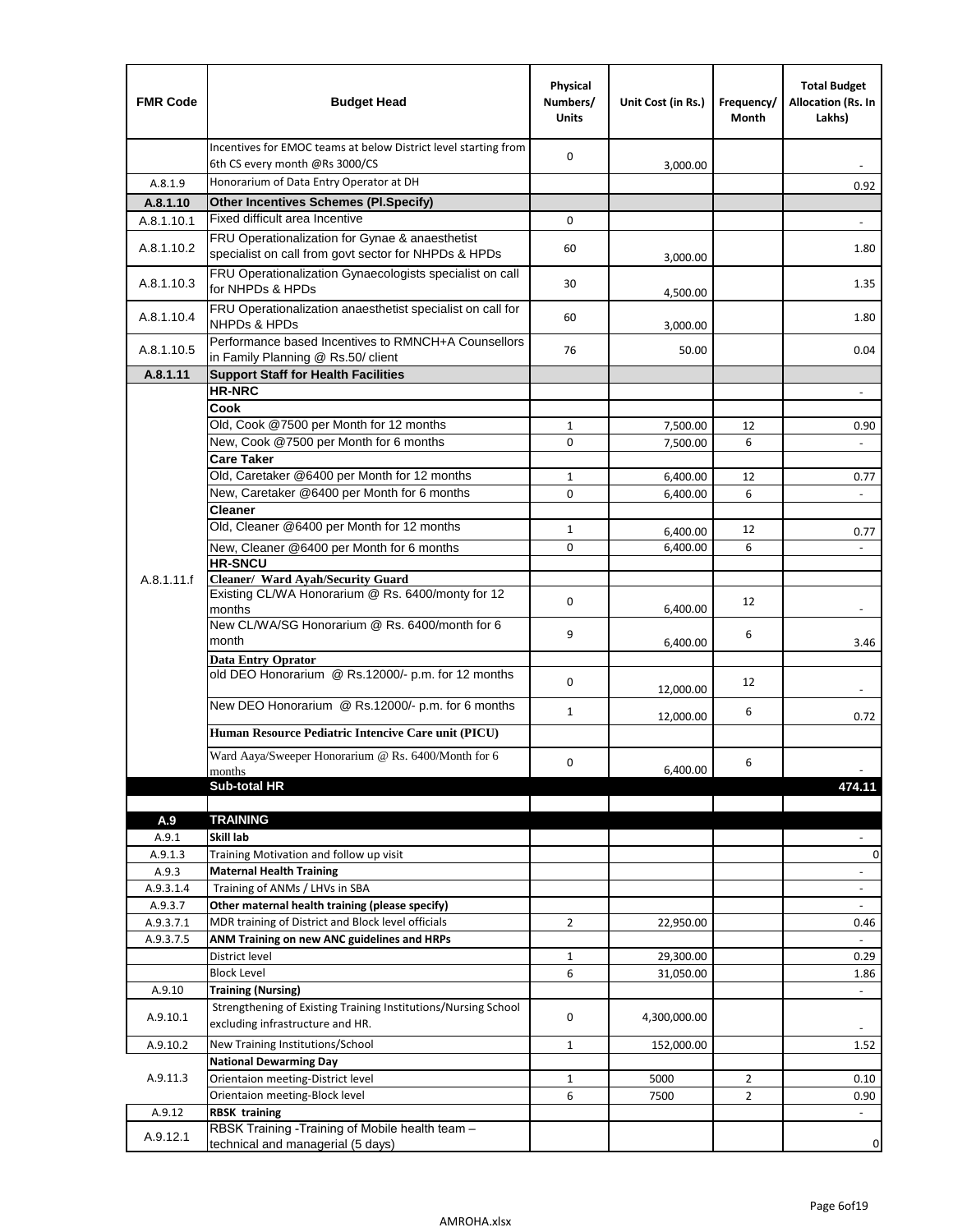| <b>FMR Code</b>      | <b>Budget Head</b>                                                                     | Physical<br>Numbers/<br><b>Units</b> | Unit Cost (in Rs.)     | Frequency/<br>Month | <b>Total Budget</b><br>Allocation (Rs. In<br>Lakhs) |
|----------------------|----------------------------------------------------------------------------------------|--------------------------------------|------------------------|---------------------|-----------------------------------------------------|
|                      |                                                                                        |                                      |                        |                     |                                                     |
|                      | <b>Sub-total Training</b>                                                              |                                      |                        |                     | 5.14                                                |
| A.10                 | <b>PROGRAMME MANAGEMENT</b>                                                            |                                      |                        |                     |                                                     |
| A.10.2               | Contractual Staff for DPMSU recruited and in position                                  |                                      |                        |                     |                                                     |
| A.10.2.1             | District Programme Manager                                                             | $\mathbf{1}$                         |                        | 12                  |                                                     |
| A.10.2.2             | <b>District Accounts Manager</b>                                                       | $\mathbf{1}$                         | 39,690.00              | 12                  | 4.76                                                |
| A.10.2.3             | District Data Manager                                                                  | $\mathbf{1}$                         | 32,303.00              | 12                  | 3.88                                                |
| A.10.2.4             | Consultants/ Programme Officers (Kindly Specify)                                       | $\mathbf 0$                          | 22,050.00              |                     | 2.65                                                |
|                      | Honorarium of RKSK Coordinator                                                         |                                      |                        |                     |                                                     |
| A.10.2.5             | Accountants                                                                            | 0<br>0                               | 25,000.00              | 9                   | $\overline{\phantom{a}}$                            |
| A.10.2.6             | Data Entry Operators                                                                   | 0                                    |                        |                     | $\overline{\phantom{a}}$                            |
| A.10.2.7             | Support Staff (Kindly Specify)                                                         | $\mathbf{1}$                         | 8,269.00               | 12                  | 0.99                                                |
| A.10.2.8.1           | Operational Cost for DPMU unit                                                         | $\mathbf{1}$                         | 89,250.00              | 12                  | 10.71                                               |
| A.10.2.8.5           | <b>DEIC Managers</b>                                                                   | $\mathbf{1}$                         | 33,000.00              | 10                  | 3.30                                                |
| A.10.3               | <b>Strengthening of Block PMU</b>                                                      |                                      |                        |                     |                                                     |
| A.10.3.1             | <b>Block Programme Manager</b>                                                         |                                      |                        |                     | 17.46                                               |
| A.10.3.2             | <b>Block Accounts Manager</b>                                                          |                                      | 12,128.00              | 12                  | 8.73                                                |
| A.10.3.7.1           | Operational Cost for BPMU unit                                                         | 6                                    | 15,000.00              | 12                  | 10.80                                               |
|                      | <b>Concurrent Audit system</b>                                                         |                                      |                        |                     |                                                     |
| A.10.6               | Monthly Concurrent Audit                                                               | $\mathbf{1}$                         | 4,500.00               | 12                  | 0.54                                                |
|                      | <b>Block Spesific Work</b>                                                             | 6                                    | 500.00                 | 12                  | 0.36                                                |
| A.10.7               | <b>Mobility Support, Field Visits</b>                                                  |                                      |                        |                     |                                                     |
| A.10.7.2             | <b>DPMU/District</b><br><b>BPMU/Block</b>                                              | 2                                    | 30,000.00              | 12                  | 7.20                                                |
| A.10.7.3<br>A.10.8.1 | Vehicles for Divisional / AD office                                                    | 6<br>0                               | 30,000.00<br>30,000.00 | 12<br>12            | 21.60<br>$\mathcal{L}$                              |
|                      |                                                                                        |                                      |                        |                     |                                                     |
|                      | <b>Sub-total Programme Management</b>                                                  |                                      |                        |                     | 92.98                                               |
|                      |                                                                                        |                                      |                        |                     |                                                     |
|                      | Total of RMNCH+A                                                                       |                                      |                        |                     | 1,355.18                                            |
|                      |                                                                                        |                                      |                        |                     |                                                     |
| в                    | Additionalities under NRHM (Mission Flexible Pool)                                     |                                      |                        |                     |                                                     |
| <b>B1</b>            | <b>ASHA</b>                                                                            |                                      |                        |                     |                                                     |
| B1.1.1.3             | <b>Supplementary training for ASHAs</b>                                                |                                      |                        |                     |                                                     |
|                      | TOT of ASHA Trainer- I round (at RHFWTC)                                               |                                      |                        |                     |                                                     |
| B1.1.1.3.1           | Batch cost+Equipment+Module+ Monitoring Visit                                          |                                      |                        |                     |                                                     |
| B1.1.1.3.2           | TOT of ASHA Trainers -II Round (at RHFWTC)                                             |                                      |                        |                     |                                                     |
| B1.1.1.4             | Post training support and supervision                                                  |                                      |                        |                     | $\sim$                                              |
|                      | Supervision costs by ASHA facilitators<br>(12 months)                                  |                                      |                        |                     | 30.60                                               |
| B1.1.1.4.1           | Supervision costs by ASHA facilitators<br>(6 months)                                   |                                      |                        |                     |                                                     |
|                      |                                                                                        |                                      |                        |                     |                                                     |
| B1.1.1.4.2           | Monthly review Meeting of ASHA Sangini with BCPM                                       |                                      |                        |                     | 0.92                                                |
| B <sub>1.1.3</sub>   | Performance Incentive/Other Incentive to ASHAs (if                                     |                                      |                        |                     |                                                     |
|                      | any)                                                                                   |                                      |                        |                     |                                                     |
| B1.1.3.1             | <b>ASHA incentives under Maternal Health</b>                                           |                                      |                        |                     |                                                     |
| B1.1.3.1.2           | Maternal Death Audit Information<br>Incentive to ASHA under Child Health               | 136                                  | 200.00                 |                     | 0.27<br>$\sim$                                      |
| B1.1.3.2             | Incentive for Home Based Newborn Care programme                                        |                                      |                        |                     |                                                     |
| B1.1.3.2.1           |                                                                                        | 41814                                | 250.00                 |                     | 104.54                                              |
| B1.1.3.2.4           | Incentive for referral of SAM cases to NRC @ Rs.50/Case                                | 240                                  |                        |                     |                                                     |
|                      |                                                                                        |                                      | 50.00                  |                     | 0.12                                                |
| B1.1.3.2.5           | Incentive for follow up of discharge of SAM children from                              | 240                                  | 100.00                 |                     | 0.24                                                |
|                      | NRCs @ Rs. 100/ for 4 Follow up<br>ASHA Incentives under family planning (ESB/ PPIUCD/ |                                      |                        |                     |                                                     |
| B1.1.3.3             | Others)                                                                                |                                      |                        |                     |                                                     |
| B1.1.3.3.1           | ASHA PPIUCD incentive for accompanying the client for                                  | 1720                                 | 150.00                 |                     | 2.58                                                |
|                      | PPIUCD insertion                                                                       |                                      |                        |                     |                                                     |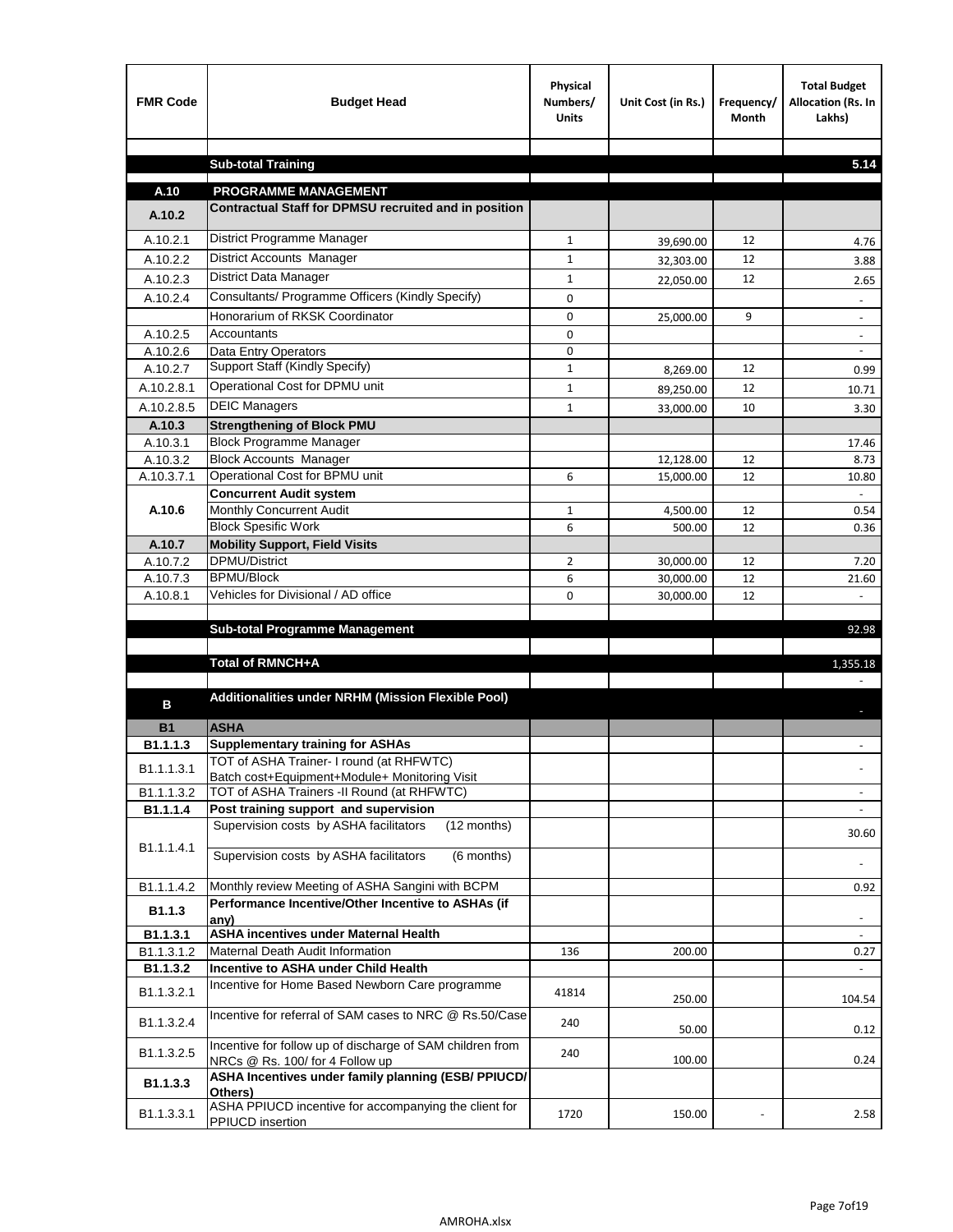| <b>FMR Code</b>            | <b>Budget Head</b>                                                                                                                                                    | Physical<br>Numbers/<br><b>Units</b> | Unit Cost (in Rs.) | Frequency/<br>Month | <b>Total Budget</b><br><b>Allocation (Rs. In</b><br>Lakhs) |
|----------------------------|-----------------------------------------------------------------------------------------------------------------------------------------------------------------------|--------------------------------------|--------------------|---------------------|------------------------------------------------------------|
|                            | ASHA incentive under ESB scheme for promoting<br>spacing of births @ 500/- per ASHA/client                                                                            | 292                                  | 500.00             |                     | 1.46                                                       |
| B <sub>1.1</sub> , 3, 3, 2 | Spacing for 2 years after marriage @ 500/- per<br>ASHA/client                                                                                                         | 310                                  | 500.00             |                     | 1.55                                                       |
| B1.1.3.3.3                 | ASHA Incentive under ESB scheme for promoting<br>adoption of limiting method upto two children @ Rs. 1000<br>per client                                               | 178                                  | 1,000.00           |                     | 1.78                                                       |
| B1.1.3.6                   | <b>ASHA Incentives (other)</b>                                                                                                                                        |                                      |                    |                     |                                                            |
| B <sub>1.1</sub> , 3, 5, 3 | ASHA incentive for NDD for 2 round                                                                                                                                    | 1419                                 | 100.00             | $\overline{2}$      | 2.84                                                       |
| B <sub>1.1</sub> .3.6.1    | Amount to be released for 12 months for Routine<br>activities (4 month incentive for ASHAs those are yet to<br>be placed)                                             |                                      |                    |                     | 155.80                                                     |
| B1.1.3.6.4                 | Incentive to ASHA Facilitator (12 Months)                                                                                                                             |                                      |                    |                     | 1.84                                                       |
| B <sub>1.1</sub> .3.6.5    | Reimbursement of travel expenses for accompanying a<br>woman to facility for surgical abortion (MVA/EVA) @<br>Rs.150/-per case                                        | 20                                   | 150.00             |                     | 0.03                                                       |
| B <sub>1.1</sub> .3.6.6    | Reimbursement of travel expenses for accompanying a<br>woman to facility for medical abortion (MMA) @ Rs.225/-<br>per case                                            | 20                                   | 225.00             |                     | 0.05                                                       |
| B1.1.3.6.9                 | ASHA Torch (NO. of ASHA +AF) @ Rs. 262.20                                                                                                                             |                                      |                    |                     | 3.85                                                       |
| B1.1.3.7                   | Other (support provisions to ASHA such as uniform,<br>diary, ASHA Ghar etc)                                                                                           |                                      |                    |                     |                                                            |
| B <sub>1.1</sub> .3.7.2    | ASHA Payment Voucher, Payment Register and VHIR<br>1.@ Rs. 25/ASHA, 2.@Rs.50/AF, 3.@Rs.150/block for<br>ASHa master payment register,<br>4. @Rs.174.5/ASHA/B1.1.3.7.2 |                                      |                    |                     | 2.87                                                       |
| B <sub>1.1</sub> , 3.7.4   | ASHA SAREE (TA/DA for Attending monthly meeting) No.<br>of ASHA+AF @ Rs.450                                                                                           |                                      |                    |                     | 6.62                                                       |
| B <sub>1.1</sub> .5.1      | Honorarium of Regional Coordinator                                                                                                                                    |                                      |                    |                     |                                                            |
| B <sub>1.1.5.2</sub>       | Honararium of District Community Process Manager                                                                                                                      | $\mathbf{1}$                         | 32,303.00          | 12                  | 3.88                                                       |
| B1.1.5.3                   | Honararium of Block Community Process Manager                                                                                                                         | 6                                    | 12,000.00          | 12                  | 8.64                                                       |
|                            | Mobility cost for ARC/AMG                                                                                                                                             |                                      |                    |                     |                                                            |
| B <sub>1.1.5.4</sub>       | AMG cost                                                                                                                                                              | $\mathbf{1}$                         | 10,000.00          | $\mathbf{1}$        | 0.10                                                       |
|                            | Quarterly BCPM meeting at Divisional Head Quarter @<br>rs. 500/BCPM/qtr.                                                                                              |                                      |                    |                     |                                                            |
|                            |                                                                                                                                                                       |                                      |                    |                     |                                                            |
|                            | <b>Sub Total of ASHA</b>                                                                                                                                              |                                      |                    |                     | 330.55511                                                  |
| B.2                        | <b>Untied Fund</b>                                                                                                                                                    |                                      |                    |                     |                                                            |
| B <sub>2.3</sub>           | <b>CHCs</b>                                                                                                                                                           |                                      |                    |                     | 17.05                                                      |
| B <sub>2.4</sub>           | PHCs                                                                                                                                                                  |                                      |                    |                     | 21.59                                                      |
|                            | <b>Sub Total of Untied Fund</b>                                                                                                                                       |                                      |                    |                     | 38.63523                                                   |
| <b>B9</b>                  | <b>Mainstreaming of AYUSH</b>                                                                                                                                         |                                      |                    |                     |                                                            |
| B.9.1                      | Medical Officers at CHCs/ PHCs (Only AYUSH)                                                                                                                           |                                      |                    |                     |                                                            |
| B.9.1.1                    | <b>DH</b>                                                                                                                                                             | $\overline{2}$                       | 29,106.00          | 12                  | 6.99                                                       |
| B.9.1.2                    | <b>FRUs</b>                                                                                                                                                           | 4                                    | 29,106.00          | 12                  | 13.97                                                      |
| B.9.1.3                    | Non FRU SDH/ CHC                                                                                                                                                      | 8                                    | 29,106.00          | 12                  | 27.94                                                      |
| B.9.1.4                    | 24 X 7 PHC                                                                                                                                                            | 0                                    | 29,106.00          | 12                  |                                                            |
| B.9.1.5                    | Non-24 X 7 PHCs/ APHCs                                                                                                                                                | 5                                    | 29,106.00          | 12                  | 17.46                                                      |
| B.9.2                      | Other Staff Nurses and Supervisory Nurses/ AYUSH<br>pharmacists (Only AYUSH)                                                                                          |                                      |                    |                     |                                                            |
| B.9.2.1                    | DH                                                                                                                                                                    | $\mathbf 0$                          | 10,914.75          | 12                  | $\overline{\phantom{a}}$                                   |
| B.9.2.2                    | <b>FRUs</b>                                                                                                                                                           | $\mathbf{1}$                         | 10,914.75          | 12                  | 1.31                                                       |
| B.9.2.3                    | Non FRU SDH/ CHC                                                                                                                                                      | 4                                    | 10,914.75          | 12                  | 5.24                                                       |
| B.9.2.4                    | 24 X 7 PHC                                                                                                                                                            | 0                                    | 10,914.75          | 12                  | $\overline{\phantom{a}}$                                   |
| B.9.2.5                    | Non-24 X 7 PHCs                                                                                                                                                       | $\overline{2}$                       | 10,914.75          | 12                  | 2.62                                                       |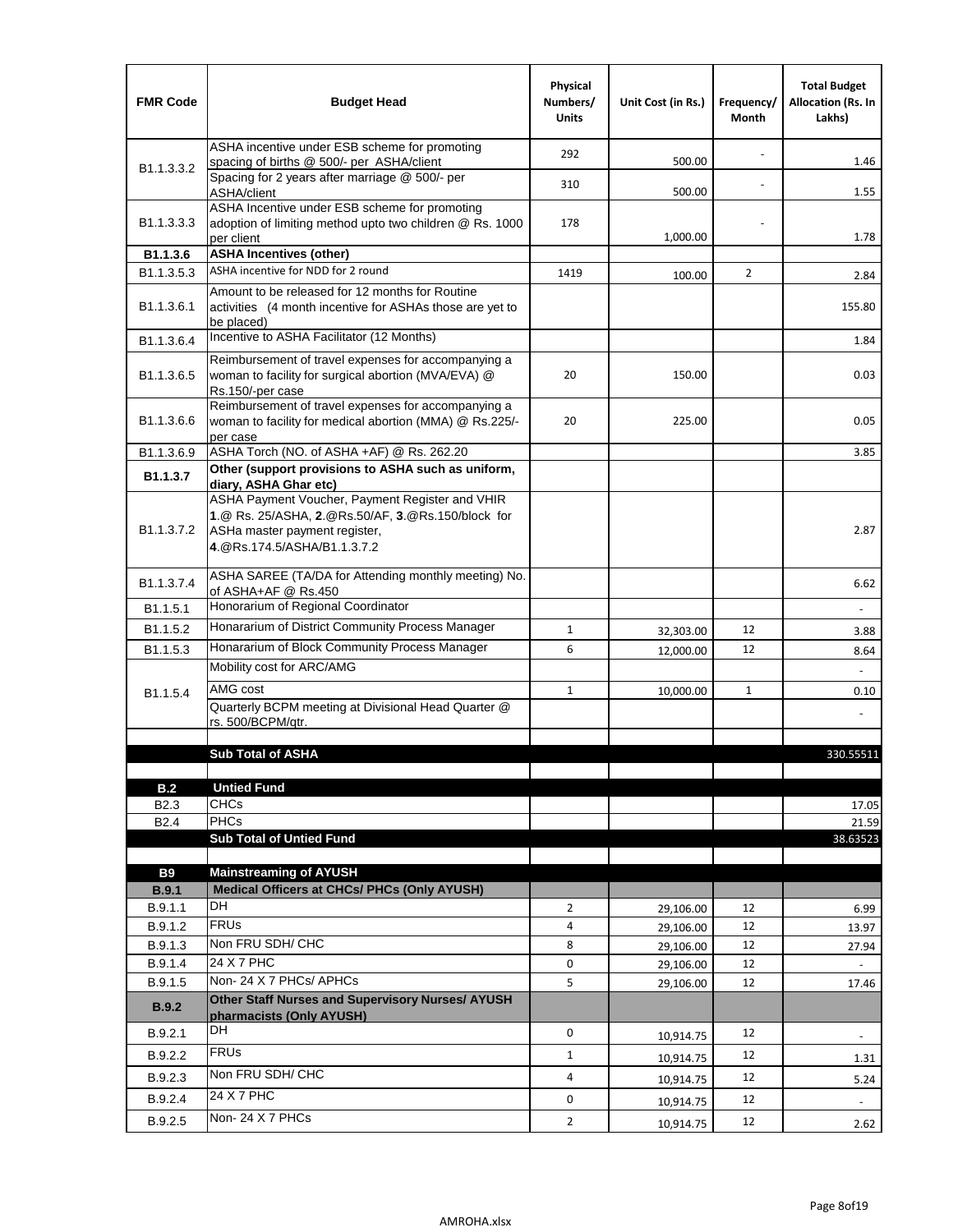| <b>FMR Code</b>               | <b>Budget Head</b>                                                                              | Physical<br>Numbers/<br><b>Units</b> | Unit Cost (in Rs.) | Frequency/<br>Month  | <b>Total Budget</b><br>Allocation (Rs. In<br>Lakhs) |
|-------------------------------|-------------------------------------------------------------------------------------------------|--------------------------------------|--------------------|----------------------|-----------------------------------------------------|
|                               | Panchkarma Unit Lokbabdhu Rajnarayna Joint<br><b>Hospital, Lucknow</b>                          |                                      |                    |                      |                                                     |
| B.9.2.6                       | Honararium of Panchkarma Technician (1Male and 1<br>Female)                                     | 0                                    | 10,000.00          | 12                   |                                                     |
|                               | Honorarium of Panchkarma Attendent                                                              | 0                                    | 8,000.00           | 12                   |                                                     |
|                               | Lumpsum amount for Sweeper (Safai Karmi)                                                        |                                      |                    |                      | 0                                                   |
| <b>B9.3</b>                   | <b>Other Activities (Excluding HR)</b>                                                          |                                      |                    |                      |                                                     |
| B9.3.1                        | Contingency AYUSH wings                                                                         | $\mathbf{1}$                         | 20,000.00          |                      | 0.20                                                |
| B9.3.3                        | Establishment of Panchkarma Unit                                                                |                                      |                    |                      | $\mathbf 0$                                         |
| B9.3.4                        | Construction of AYUSH Wing                                                                      | 0                                    | 3,000,000.00       |                      |                                                     |
|                               |                                                                                                 |                                      |                    |                      |                                                     |
|                               | Sub Total of Mainstreaming of AYUSH                                                             |                                      |                    |                      | 75.73                                               |
|                               |                                                                                                 |                                      |                    |                      |                                                     |
| <b>B10</b>                    | <b>IEC-BCC NRHM</b>                                                                             |                                      |                    |                      |                                                     |
| B.10.3.5                      | <b>Girls Child Day</b><br><b>Division level</b>                                                 | 0                                    | 50,000.00          | 1                    |                                                     |
|                               | <b>Block level</b>                                                                              | 6                                    | 10,000.00          | $\mathbf{1}$         | 0.60                                                |
| <b>B.10.7</b>                 | Priniting activities (please specify)                                                           |                                      |                    |                      |                                                     |
| B.10.7.1                      | SM booklet @Rs 20.00 for all ANCs                                                               | 61226                                | 20.00              |                      | 12.25                                               |
|                               | MCP card @ Rs 10 for all ANCs                                                                   | 61226                                | 10.00              |                      | 6.12                                                |
| <b>B.10.7.4</b><br>B.10.7.4.1 | <b>Other printing</b><br><b>IEC-BCC Material for NDD</b>                                        |                                      |                    |                      |                                                     |
|                               | IEC material, poster, banner @ Rs. 14000 per block for 2<br>round                               | 6                                    | 14000              | $\overline{2}$       | 1.68                                                |
|                               | Teaching and community hand bills/pumphlets and check<br>list @ Rs. 14000 per block for 2 round | 6                                    | 14000              | $\overline{2}$       | 1.68                                                |
|                               | 5 Fipchart per block @ Rs. 200 per Flip chart( one time)                                        | 30                                   | 200                | $\mathbf{1}$         | 0.06                                                |
|                               | AWW and Teacher hand out @ Rs. 7 each for 2 round                                               | 2992                                 | $\overline{7}$     | 2                    | 0.42                                                |
|                               | ASHA hand out @ Rs. 2 each for 2 round                                                          | 1419                                 | $\overline{2}$     | $\overline{2}$       | 0.06                                                |
|                               | <b>AFHC cards</b>                                                                               |                                      |                    |                      |                                                     |
|                               | For DH & MC level Existing AFHS clinics                                                         | 0                                    | 0.50               | 2000                 | $\overline{\phantom{a}}$                            |
| <b>B.10.7.4.2</b>             | For CHC level Existing AFHS clinics<br>For PHC level existing AFHS clinics                      | 0                                    | 0.50               | 2000                 | $\overline{\phantom{a}}$                            |
|                               | AFHC Register (3 register per clinic)                                                           | 0<br>0                               | 0.50<br>150.00     | 2000<br>$\mathbf{1}$ | $\bar{\phantom{a}}$<br>$\blacksquare$               |
|                               | Printing of RBSK card and registers                                                             | 0                                    |                    |                      |                                                     |
|                               | MHT Register for AWC                                                                            | 538                                  | 100.00             | $\mathbf{1}$         | 0.54                                                |
|                               | MHT Register for School                                                                         | 237                                  |                    | $\mathbf{1}$         |                                                     |
| B.10.7.4.3                    | (Class-1 to 12)<br>RBSK Format (microplan, reporting) @ Rs. 3000/ per                           |                                      | 100.00             |                      | 0.24                                                |
|                               | block                                                                                           | 6                                    | 3,000.00           | $\mathbf{1}$         | 0.18                                                |
|                               | RBSK card for children of AWC and School                                                        |                                      |                    |                      |                                                     |
|                               | AWC (Twice in year)                                                                             | 269032                               | 1.20               |                      | 3.23                                                |
|                               | School (Class 1 to 12)                                                                          | 118338                               | 0.75               |                      | 0.89                                                |
|                               | <b>Sub Total IEC</b>                                                                            |                                      |                    |                      | 27.93                                               |
|                               |                                                                                                 |                                      |                    |                      |                                                     |
| <b>B.11</b>                   |                                                                                                 |                                      |                    |                      |                                                     |
| B.11.2.5                      | Recurring support of 18 BCTV                                                                    |                                      |                    |                      | 0                                                   |
|                               |                                                                                                 |                                      |                    |                      |                                                     |
| <b>B14</b>                    | Innovations (if any)<br>Religious and Community Leaders Meet @ Rs.                              |                                      |                    |                      |                                                     |
| B14.6                         | 10000/District/meeting                                                                          | $\mathbf{1}$                         | 10,000.00          |                      | 0.10                                                |
| B14.11                        | Rogi Sahayata Kendra @ Rs. 664200 including 5%<br>increment in HR cost                          |                                      |                    |                      |                                                     |
| B14.12                        | AAA Platform - Monitoring & Microplanning meeting for<br>frontline workers                      |                                      |                    |                      |                                                     |
|                               | Nurse Mentor Programme and Establishment of Mini                                                |                                      |                    |                      |                                                     |
|                               | <b>Skill Lab</b>                                                                                |                                      |                    |                      |                                                     |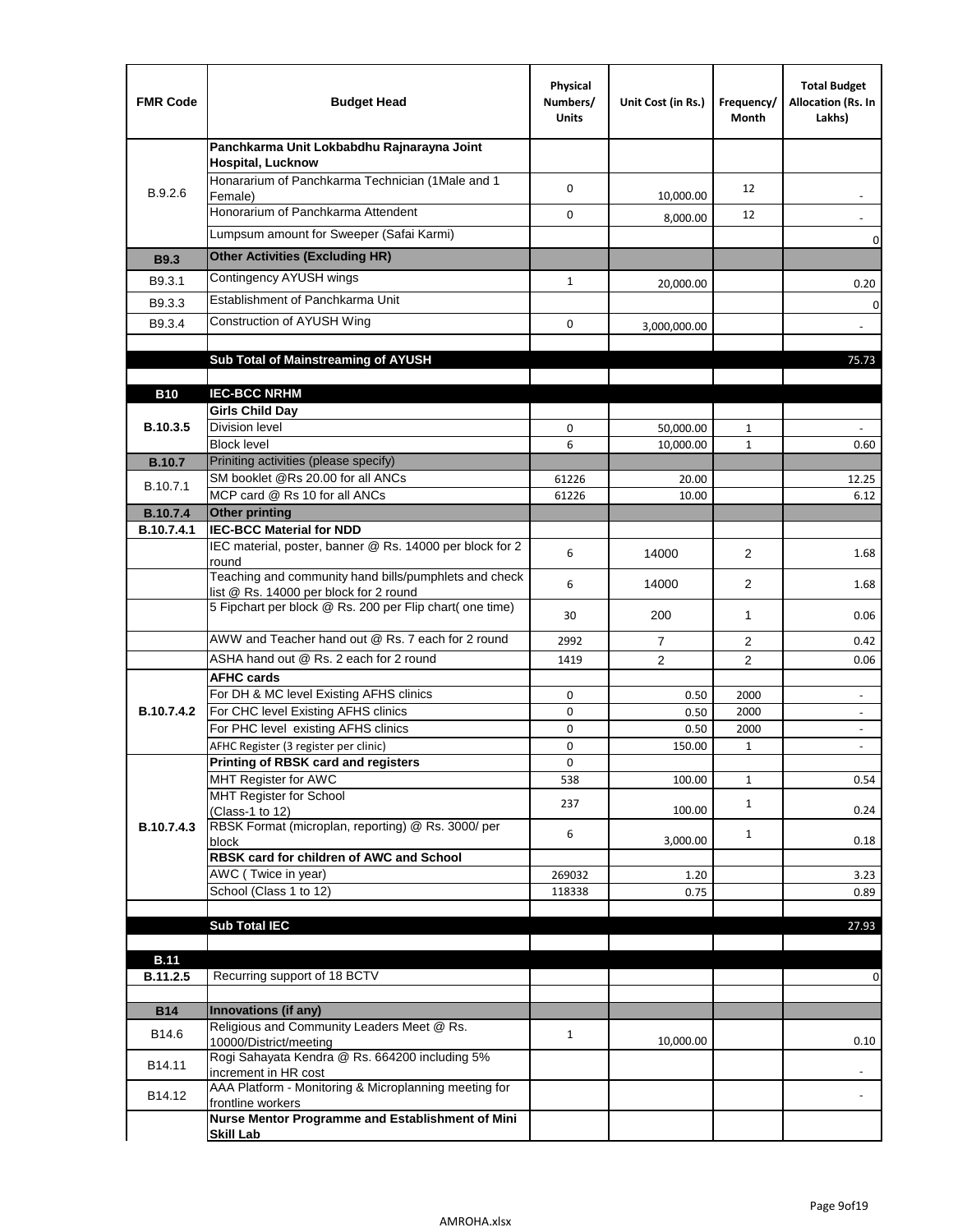| <b>FMR Code</b>     | <b>Budget Head</b>                                                                      | Physical<br>Numbers/<br><b>Units</b> | Unit Cost (in Rs.) | Frequency/<br>Month | <b>Total Budget</b><br>Allocation (Rs. In<br>Lakhs) |
|---------------------|-----------------------------------------------------------------------------------------|--------------------------------------|--------------------|---------------------|-----------------------------------------------------|
| B14.19              | Honoraium of Naurse Mentor (Existing)                                                   | 0                                    | 38,588.00          | 12                  |                                                     |
|                     | Honoraium of Naurse Mentor for 12 montys (New)                                          | 0                                    | 36,750.00          | 12                  | $\overline{a}$                                      |
|                     | Honoraium of Naurse Mentor fro 10 months (New)                                          | 0                                    | 36,750.00          | 10                  | $\blacksquare$                                      |
| B14.22              | Training Strategy for Village Health and Nutrition Days<br>(VHNDs)                      |                                      |                    |                     | 4.89                                                |
|                     | Free Transport Facilities to PLHIV(People Living with                                   |                                      |                    |                     |                                                     |
| B14.25              | HIV) for treatment                                                                      |                                      |                    |                     |                                                     |
|                     | On ART cost                                                                             |                                      |                    |                     |                                                     |
|                     | PRE ART Cost                                                                            |                                      |                    |                     |                                                     |
|                     | <b>KAYAKALP' Award Scheme</b>                                                           |                                      |                    |                     |                                                     |
|                     | Training for Swachha Bharat Abhiyan                                                     |                                      |                    |                     |                                                     |
|                     | Awareness cum Internal Assessors Training Workshop @                                    |                                      |                    |                     |                                                     |
|                     | Rs. 33000/Disitrict                                                                     |                                      |                    |                     | 0.33                                                |
|                     | District level Hospital Rs. 20000/District                                              |                                      |                    |                     | 0.20                                                |
|                     | <b>CHC</b> level                                                                        | 2                                    | 15,000.00          |                     | 0.30                                                |
|                     | PHC level                                                                               | $\overline{2}$                       | 6,000.00           |                     | 0.12                                                |
| B14.29              | <b>Internal Assessment</b>                                                              |                                      |                    |                     |                                                     |
|                     | District level Hospital (Quarterly)                                                     | $\overline{2}$                       | 2,000.00           | 4                   | 0.16                                                |
|                     | CHC level (Quarterly)                                                                   | $\overline{2}$                       | 1,000.00           | 4                   | 0.08                                                |
|                     | PHC level (Quarterly)                                                                   | $\overline{2}$                       | 500.00             | 4                   | 0.04                                                |
|                     | <b>Peer Assessment</b>                                                                  |                                      |                    |                     |                                                     |
|                     | <b>District level Hospital</b>                                                          | 2                                    | 25,000.00          |                     | 0.50                                                |
|                     | <b>CHC</b> level                                                                        | $\overline{2}$                       | 10,000.00          |                     | 0.20                                                |
|                     | PHC level                                                                               | $\overline{2}$                       | 5,000.00           |                     | 0.10                                                |
|                     | <b>Matritwa Saptah</b>                                                                  |                                      |                    |                     |                                                     |
|                     | District level activities @Rs 50000                                                     | 1                                    | 50,000.00          |                     | 0.50                                                |
|                     | Mobility support @ Rs 17600/block                                                       | 6                                    | 17,600.00          |                     | 1.06                                                |
| B14.33              | Printing of formats, reports and HRP register @ 50/ANM                                  | 193                                  | 50.00              |                     | 0.10                                                |
|                     | <b>IEC Support</b>                                                                      |                                      |                    |                     |                                                     |
|                     | District level                                                                          | 1                                    | 2,500.00           |                     | 0.03                                                |
|                     | <b>Block Level</b>                                                                      | 6                                    | 25,000.00          |                     | 1.50                                                |
|                     | hoarding 5/dist & 1/FRU & 1/block @ Rs. 2000/-                                          | 14                                   | 2,000.00           |                     | 0.28                                                |
|                     | <b>Gestational Diabetes Mallitius Pilot - 18 districts</b>                              |                                      |                    |                     |                                                     |
|                     | Glucometer @ 1 /ANM+2/Block+2 additional                                                | 0                                    |                    |                     |                                                     |
| B14.34              | Procurement of Glucose 75mg, (2*all ANCs+24*5%GDMs)                                     | 0                                    | 3,000.00           |                     |                                                     |
|                     | Insulin 9 vials *5% ANCs                                                                |                                      | 25.00              |                     |                                                     |
|                     | with syringe (900 units/+18 syringes)                                                   | 0<br>0                               | 50.00              |                     | $\blacksquare$                                      |
|                     | <b>Misoprost Distribution for Home Deliveries</b>                                       |                                      | 20.00              |                     |                                                     |
|                     | Printing of registers @ Rs50.00 each                                                    |                                      |                    |                     |                                                     |
|                     | Budget for Tab Mesoprostol procurement in Lakh                                          |                                      |                    |                     | $\overline{\phantom{a}}$<br>$\blacksquare$          |
| B14.35              | ASHA Incentive @ Rs.100.00 each case in Lakh                                            |                                      |                    |                     | $\overline{\phantom{a}}$                            |
|                     | Block level ANM/ ASHAs training @ 23650/ in Lakh                                        |                                      |                    |                     |                                                     |
|                     | District Orientation meeting @Rs 20000, in Lakh                                         |                                      |                    |                     | $\omega$                                            |
|                     | <b>Sub Total Innovation</b>                                                             |                                      |                    |                     | 10.48                                               |
| <b>B15</b>          | <b>Planning, Implementation and Monitoring</b>                                          |                                      |                    |                     |                                                     |
| <b>B15.2</b>        | <b>Quality Assurance</b>                                                                |                                      |                    |                     |                                                     |
| B <sub>15.2.2</sub> | <b>Division Level Human Resource</b>                                                    | 0                                    |                    |                     |                                                     |
|                     | Honorarium of Existing Divisonal Consultant - Quality @                                 |                                      |                    |                     |                                                     |
|                     | Rs. 45000/month for 10 months                                                           | 0                                    | 45,000.00          | 10                  |                                                     |
|                     | Honorarium of Vacant Divisonal Consultant - Quality @                                   | 0                                    |                    |                     |                                                     |
|                     | Rs. 45000/month for 2 months                                                            |                                      | 45,000.00          | $\overline{2}$      |                                                     |
|                     | Honararium of Existing Divisonal Consultant - Public                                    | 0                                    | 45,000.00          | $\overline{2}$      |                                                     |
|                     | Health @ Rs.45000/PM for 10 Months                                                      |                                      |                    |                     |                                                     |
|                     | Honararium of Vacant Divisonal Consultant - Public Health<br>@ Rs.45000/PM for 2 Months | 0                                    | 45,000.00          | 10                  |                                                     |
|                     | Data Entry Operator @Rs 12000/PM for 2 Month ("New<br>Position)                         | 0                                    | 12,000.00          | $\overline{2}$      |                                                     |
|                     | <b>District Level Human Resource</b>                                                    |                                      |                    |                     |                                                     |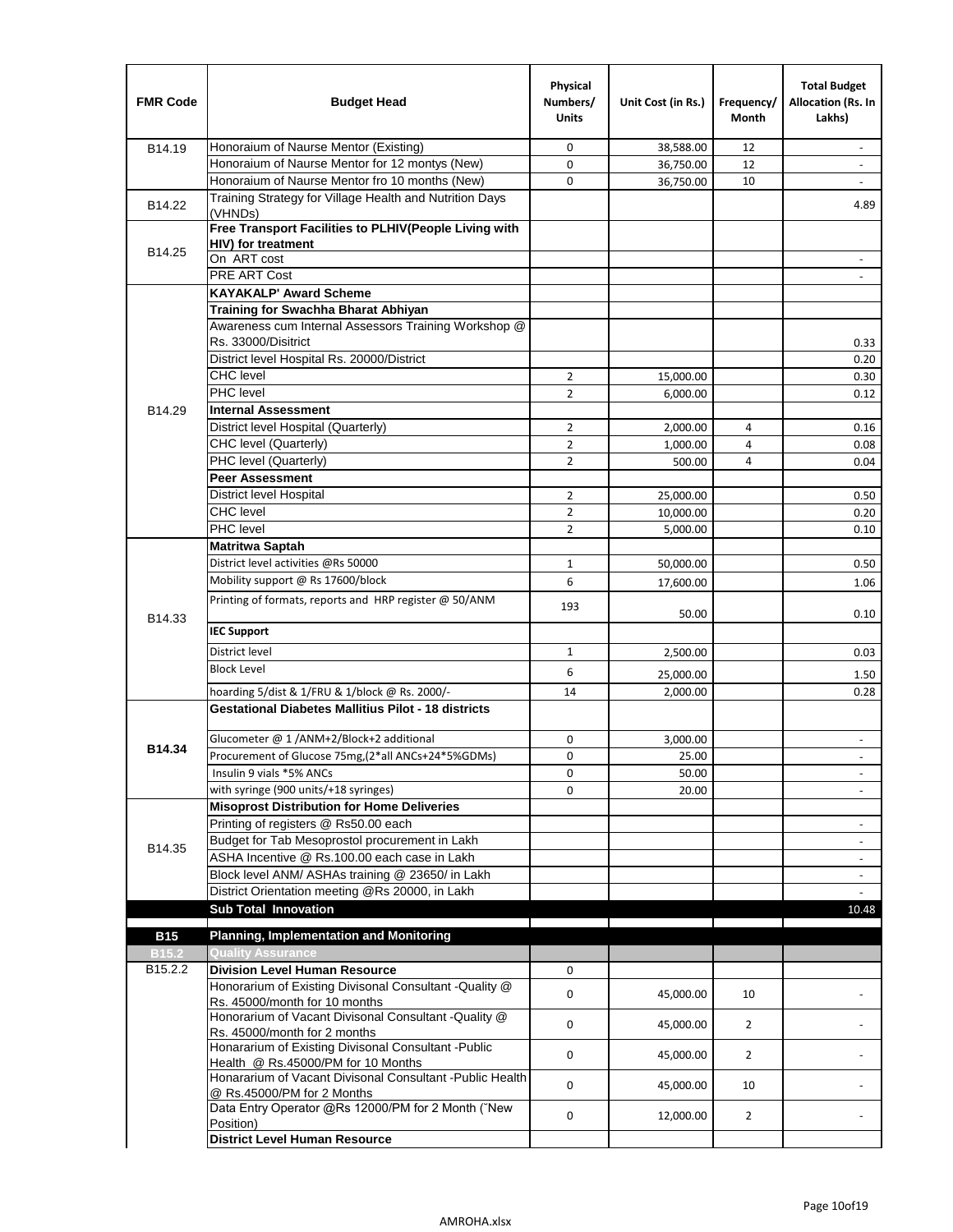| <b>FMR Code</b>         | <b>Budget Head</b>                                                                                | Physical<br>Numbers/<br><b>Units</b> | Unit Cost (in Rs.) | Frequency/<br><b>Month</b> | <b>Total Budget</b><br>Allocation (Rs. In<br>Lakhs) |
|-------------------------|---------------------------------------------------------------------------------------------------|--------------------------------------|--------------------|----------------------------|-----------------------------------------------------|
|                         | Honorarium of Existing District Consultant -Quality @ Rs.<br>40000/month for 10 months            | $\mathbf{1}$                         | 40,000.00          | 10                         | 4.00                                                |
|                         | Honorarium of Vacant District Consultant -Quality @ Rs.<br>40000/month for 2 months               | $\mathbf 0$                          | 40,000.00          | $\overline{2}$             |                                                     |
|                         | Honararium of Existing Hospital Quality Manager @<br>Rs.35000/PM for 10 Months                    | $\mathbf{1}$                         | 35,000.00          | 10                         | 3.50                                                |
|                         | Honararium of Vacant Hospital Quality Manager @<br>Rs.35000/PM for 2 Months                       | $\mathbf 0$                          | 35,000.00          | $\overline{2}$             |                                                     |
|                         | Data Entry Operator @ Rs 12000/PM for 2 Month ("New<br>Position)                                  | $\mathbf{1}$                         | 12,000.00          | $\overline{2}$             | 0.24                                                |
| B15.2.4                 | <b>Review meetings</b>                                                                            |                                      |                    |                            |                                                     |
| B <sub>15.2</sub> .4.2  | Division                                                                                          | 0                                    | 5,000.00           |                            |                                                     |
|                         | <b>District</b>                                                                                   | $\overline{2}$                       | 2,000.00           |                            | 0.04                                                |
|                         | Monitoring and Supportive Supervision Visits-Divisional<br>QUA (10 visits per month) for 6 months | $\mathbf 0$                          | 1,800.00           |                            |                                                     |
| B15.2.5.2               | Monitoring and Supportive Supervision Visits-District<br>QUA (10 visits per month) for 6 months   | 60                                   | 1,200.00           |                            | 0.72                                                |
|                         | <b>Office Equipments-District &amp; Division</b>                                                  |                                      |                    |                            |                                                     |
|                         | <b>Division Level</b>                                                                             |                                      |                    |                            |                                                     |
|                         | Office Equipment @ Rs.3.5 Lac/Division                                                            |                                      |                    |                            | $\overline{\phantom{a}}$                            |
| B15.2.5.5               | Operational cost @ Rs.17000/-PM for 10 Month                                                      |                                      |                    |                            | $\pmb{0}$                                           |
|                         | <b>District Level</b>                                                                             |                                      |                    |                            |                                                     |
|                         | Office Equipment @ Rs.3.5 Lac/District                                                            | 0                                    | 350,000.00         | $\mathbf{1}$               | $\blacksquare$                                      |
|                         | Operational cost @ Rs.14000/-PM for 10 Month                                                      | $1\,$                                | 14,000.00          | 10                         | 1.40                                                |
| B15.2.5.6               | <b>Operational Cost for District Hospitals</b>                                                    | $\mathbf{1}$                         | 2,000.00           |                            | 0.02                                                |
|                         | <b>Sub Total Quality Assurance</b>                                                                |                                      |                    |                            | 9.92                                                |
|                         |                                                                                                   |                                      |                    |                            |                                                     |
| B15.3                   | <b>Monitoring and Evaluation</b><br><b>HMIS</b>                                                   |                                      |                    |                            |                                                     |
| B15.3.1<br>B15.3.1.2    | Data Entry Operators at Block level                                                               |                                      |                    |                            | 9.17                                                |
| B15.3.1.3.1             | HR and Infrastructure for 100% service updation on<br><b>HMIS/MCTS Portal</b>                     |                                      |                    |                            | 2.33                                                |
| B <sub>15.3.1.5.2</sub> | Mobility Support for HMIS & MCTS at District level                                                |                                      |                    |                            | 0.22                                                |
| B15.3.1.6               | Printing of HMIS Formats                                                                          |                                      |                    |                            | 0.41                                                |
| B15.3.2.2               | Printing of MCTS follow-up formats/ services due list/ work<br>plan                               |                                      |                    |                            | 0.47                                                |
| B15.3.2.7               | Internet Connectivity through LAN / data card                                                     |                                      |                    |                            | 0.52                                                |
| B15.3.2.8               | Procurement & Installation of VSAT (Capex)                                                        |                                      |                    |                            | 0.72                                                |
| B15.3.2.12              | Other office expenditure                                                                          |                                      |                    |                            | 1.08                                                |
| B15.3.2.13              | Printing of RCH Registers                                                                         |                                      |                    |                            | 0.26                                                |
|                         | <b>Sub Total of HMIS</b>                                                                          |                                      |                    |                            | 15.19                                               |
| <b>B.16</b>             | <b>PROCUREMENT</b>                                                                                |                                      |                    |                            |                                                     |
| B16.1                   | <b>Procurement of Equipment</b>                                                                   |                                      |                    |                            |                                                     |
|                         | <b>Equipments for Blood Banks/ BSUs</b>                                                           |                                      |                    |                            |                                                     |
| B16.1.1.1               | Equipments For Blood banks/ BCSUs                                                                 |                                      |                    |                            | 0                                                   |
|                         | <b>Equipments For BSUs</b>                                                                        |                                      |                    |                            | 0                                                   |
| B16.1.2                 | Procurement of equipment: CH<br>Procurement of NRC Computer/Printer/UPS/Data Card @               |                                      |                    |                            |                                                     |
| B16.1.2.7               | Rs. 60000/NRC                                                                                     | 0                                    | 60,000.00          | 0                          |                                                     |
| B16.1.2.8               | Procurement of Computer/Printer/UPS/Data Card -SNCUs                                              |                                      |                    |                            |                                                     |
|                         | for VJB Female Hospital Lucknow                                                                   |                                      |                    |                            | 0                                                   |
| B16.1.2.9               | Procurement of Equipments for SNCUs for VAB Female<br>Hospital lucknow                            |                                      |                    |                            | 0                                                   |
| B16.1.6                 | <b>Equipments for RKSK &amp; RBSK</b>                                                             |                                      |                    |                            |                                                     |
| B16.1.6.1               | <b>Equipments for AFHCs</b>                                                                       | 0                                    | 7,000.00           | $\mathbf{1}$               |                                                     |
|                         | <b>Equipment for Mobile health teams</b>                                                          | 0                                    |                    |                            |                                                     |
| B16.1.6.3.1             | No. of Vision Chart                                                                               | 24                                   |                    |                            |                                                     |
| *                       | (2 chart per team)<br>No. of weighing scale (1 per team)                                          | 12                                   | 700<br>1000        |                            | 0.17<br>0.12                                        |
|                         | No. of height scale standing (1 per team)                                                         | 12                                   | 10000              |                            | 1.20                                                |
| <b>B.16.2</b>           | <b>Procurement of Drugs</b>                                                                       |                                      |                    |                            |                                                     |
|                         | Procurement of drugs under child health (Vitamin A for                                            |                                      |                    |                            |                                                     |
| B.16.2.2.2              | BSPM) No. of Bottles                                                                              | 9456                                 | 58.00              |                            | 5.48                                                |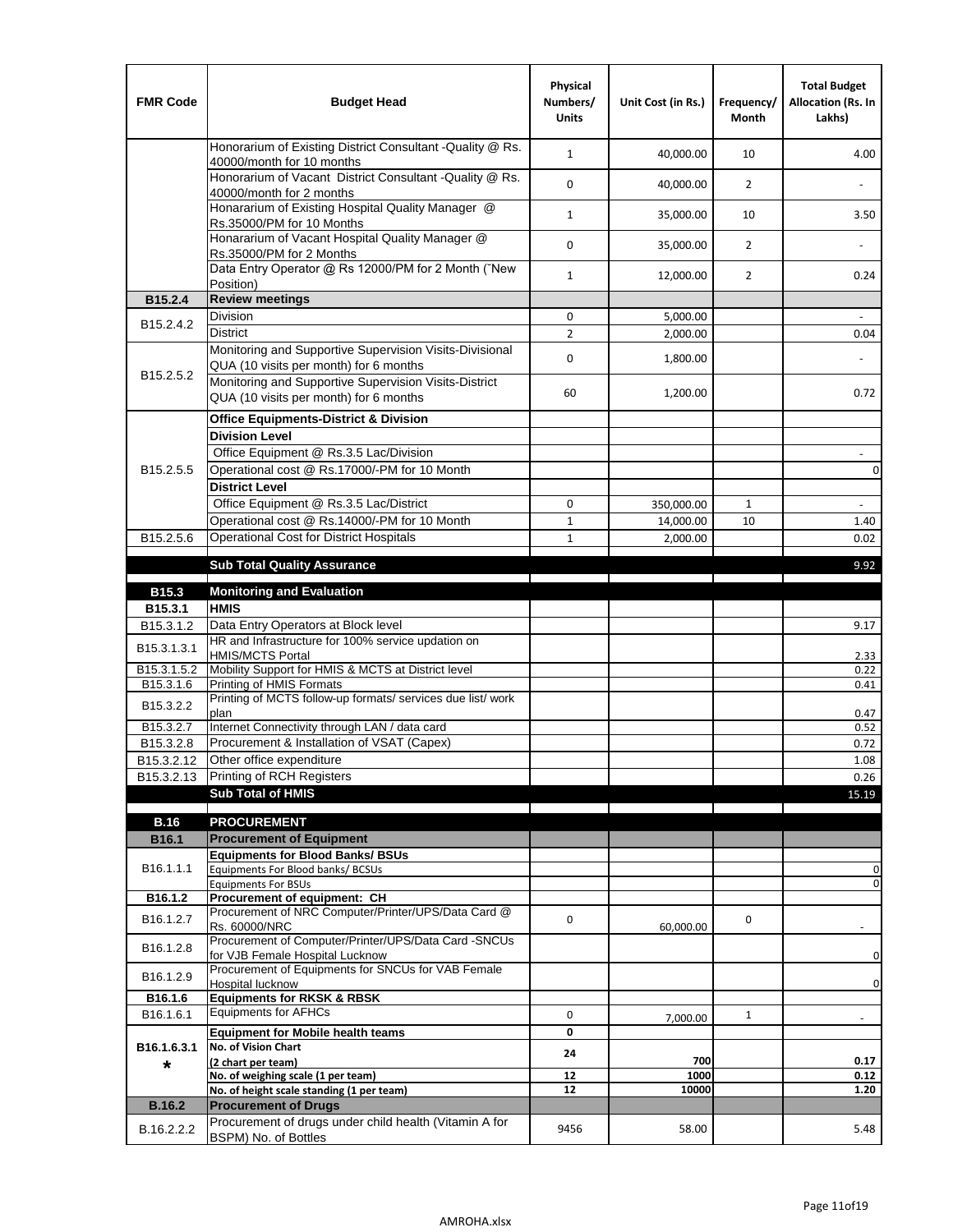| <b>FMR Code</b>               | <b>Budget Head</b>                                                                   | Physical<br>Numbers/<br>Units | Unit Cost (in Rs.)     | Frequency/<br>Month | <b>Total Budget</b><br><b>Allocation (Rs. In</b><br>Lakhs) |
|-------------------------------|--------------------------------------------------------------------------------------|-------------------------------|------------------------|---------------------|------------------------------------------------------------|
| B.16.2.4                      | <b>Supplies for IMEP</b>                                                             |                               |                        |                     |                                                            |
| B.16.2.4.1                    | Biomedical waste management - District level                                         |                               |                        |                     | 8.92                                                       |
| B.16.2.4.2                    | Biomedical waste management - CHC/PHC level                                          | 8                             | 13,109.00              | 12                  | 12.58                                                      |
| B.16.2.4.3                    | Cleaning/washing, house-keeping and laundry<br>management - District level           |                               |                        |                     | 33.84                                                      |
| B.16.2.4.4                    | Cleaning/washing, house-keeping and laundry<br>management - CHC/PHC level            |                               |                        |                     | 15.79                                                      |
| B.16.2.4.7                    | Cleanliness of Sub Centers for 6 months                                              | 176                           | 500.00                 | 6                   | 5.28                                                       |
| B.16.2.5.2                    | Replenishment of ASHA Drug Kit<br>@300/ Working ASHA                                 |                               |                        |                     | 3.71                                                       |
| B.16.2.6                      | <b>National Iron Plus Initiative (Drugs&amp;Supplies)</b>                            |                               |                        |                     |                                                            |
| B.16.2.6.1                    | Children (6m - 60months)                                                             |                               |                        |                     |                                                            |
| B.16.2.6.1.a                  | IFA Syrup (@Rs7.99paisa/50mlBottel)                                                  | 223900                        | 7.99                   |                     | 17.89                                                      |
| B.16.2.6.2                    | Children 5 - 10 years                                                                |                               |                        |                     |                                                            |
| B.16.2.6.2.a                  | IFA tablet small Pink (45mg) @ Rs. 0.182 per tablet, 32 tablet per<br>child)         | 60057                         | 5.82                   |                     | 3.50                                                       |
| B.16.2.6.2.b                  | <b>Albendazole Tablets</b>                                                           | 71234                         | 0.78                   | 2                   | 1.11                                                       |
| B.16.2.6.3                    | <b>WIFS (10-19 years)</b>                                                            |                               |                        |                     |                                                            |
| B.16.2.6.3.a                  | IFA Tablet large blue 100 mg tablet @ Rs. 1.41 per 10 tablet for 12<br>months        | 90004                         | 7.33                   |                     | 6.60                                                       |
|                               | <b>Albendazole Tablets</b>                                                           |                               |                        |                     |                                                            |
| B.16.2.6.3.b                  | For Adolescent Girls and boys (School going)                                         | 47104                         | 0.78                   | $\overline{2}$      | 0.73                                                       |
|                               | For Adolescent Girls (out of School)                                                 | 42900                         | 0.78                   | $\overline{2}$      | 0.67                                                       |
| B.16.2.7                      | Drugs & supplies for RBSK<br>Medicine for Mobile health team                         |                               |                        |                     |                                                            |
| B.16.2.7.1<br><b>B.16.2.8</b> | Drugs & supplies for AYUSH                                                           | 12<br>19                      | 5,000.00<br>100,000.00 |                     | 0.60<br>19.00                                              |
|                               | Blood Bags for 93 functional Blood Bank                                              |                               |                        |                     |                                                            |
| B.16.2.10                     |                                                                                      |                               |                        |                     | 0.17                                                       |
|                               | For Diagnostics Kits for 93 functional blood bank<br><b>Sub Total of Procurement</b> |                               |                        |                     | 0.47<br>137.85                                             |
|                               |                                                                                      |                               |                        |                     |                                                            |
| <b>B.18</b>                   | <b>New Initiatives/ Strategic Interventions</b>                                      |                               |                        |                     |                                                            |
| <b>B.18.2</b>                 | <b>Ca Cx Screening</b>                                                               |                               |                        |                     | 0                                                          |
|                               | 7+ Strategy                                                                          |                               |                        |                     |                                                            |
|                               | <b>Family Planning</b>                                                               |                               |                        |                     |                                                            |
| B18.4                         | No of District Level Govt. COT @ Rs.30000/month for 12<br>month                      | 0                             | 30,000.00              | 12                  |                                                            |
|                               | Extra Incentive for Interval Sterilization @ Rs.260/case                             | 0                             |                        |                     |                                                            |
|                               | Extra Incentive for NSV @ Rs.310/- case                                              |                               | 260.00                 |                     |                                                            |
|                               |                                                                                      | 0                             | 310.00                 |                     |                                                            |
|                               | <b>Sub Total of New Innitiatives</b>                                                 |                               |                        |                     |                                                            |
| <b>B22</b>                    | <b>Support Services</b>                                                              |                               |                        |                     |                                                            |
|                               | <b>Support Strengthening NVBDCP</b>                                                  |                               |                        |                     |                                                            |
|                               | Honorarium of Staff-At BRD Medical College                                           |                               |                        |                     |                                                            |
| B22.3                         | Honorarium of Staff for 100 Bedded JE/AES Ward -At                                   |                               |                        |                     | 0                                                          |
|                               | <b>BRD Medical College</b><br>Increament of Existing HR Catculated @ 5%              |                               |                        |                     | 0<br>0                                                     |
|                               | <b>Sub of Support Serveces</b>                                                       |                               |                        |                     |                                                            |
|                               |                                                                                      |                               |                        |                     |                                                            |
| <b>B.23</b>                   | Other Expenditures (Power Backup, Convergence etc)                                   |                               |                        |                     |                                                            |
| B.23.1                        | POL for Generators - District level Hospitals                                        | $\overline{2}$                | 35,000.00              | 12                  | 8.40                                                       |
| B.23.2                        | POL for Generators - CHCs/PHCs                                                       | 6                             | 17,500.00              | 12                  | 12.60                                                      |
|                               | <b>Sub Total of Power Backup</b>                                                     |                               |                        |                     | 21.00                                                      |
|                               |                                                                                      |                               |                        |                     |                                                            |
| <b>B.24</b>                   | <b>Collaboration with Medical Colleges and Knowledge</b>                             |                               |                        |                     |                                                            |
|                               | partners                                                                             |                               |                        |                     |                                                            |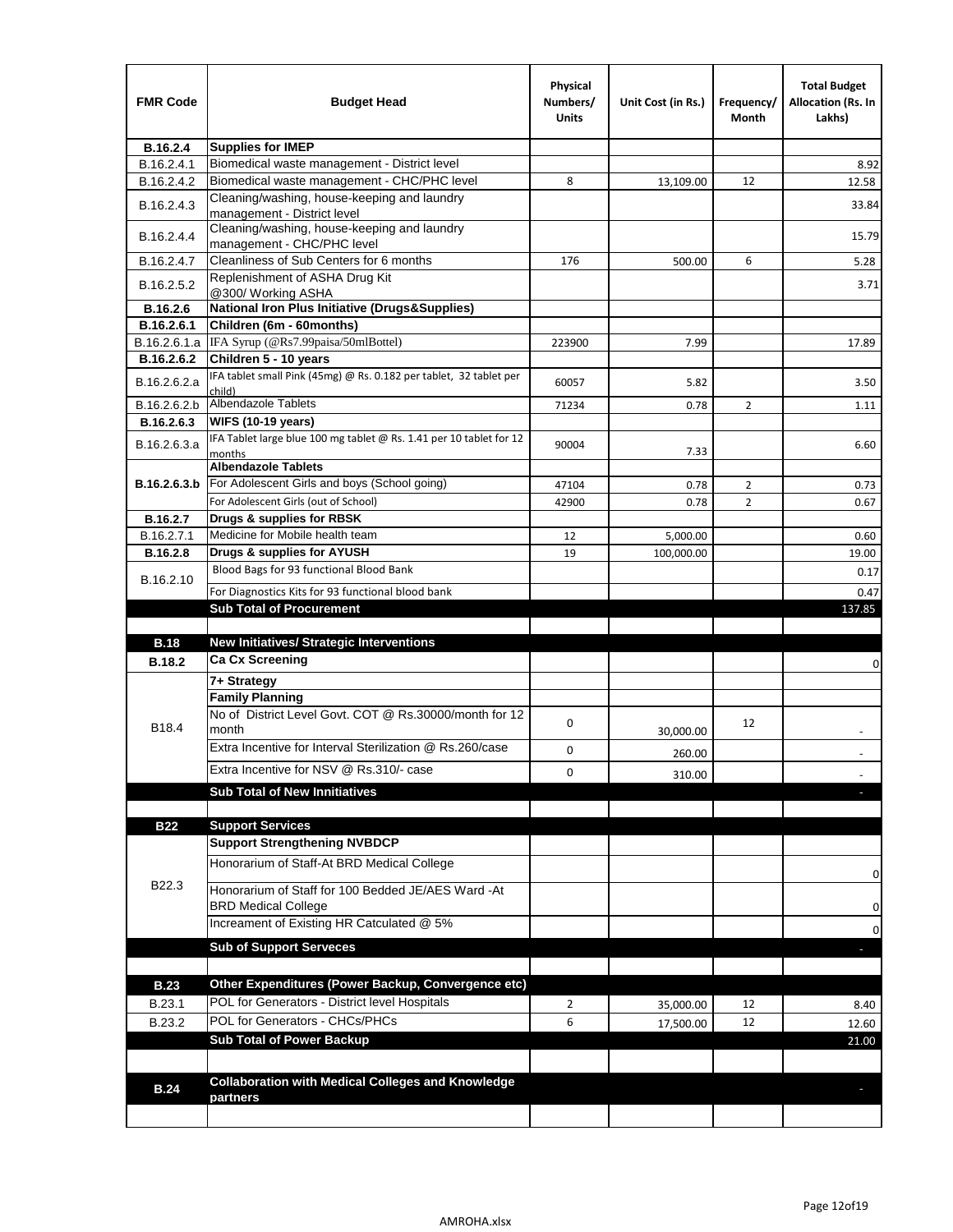| <b>FMR Code</b> | <b>Budget Head</b>                                                                                   | Physical<br>Numbers/<br><b>Units</b> | Unit Cost (in Rs.) | Frequency/<br>Month | <b>Total Budget</b><br>Allocation (Rs. In<br>Lakhs) |
|-----------------|------------------------------------------------------------------------------------------------------|--------------------------------------|--------------------|---------------------|-----------------------------------------------------|
| <b>B.25</b>     | National Programme for Prevention and control of                                                     |                                      |                    |                     |                                                     |
| B.25.1          | deafness<br><b>Recurring Grant-in-aid</b>                                                            |                                      |                    |                     |                                                     |
| B.25.1.3        | <b>Manpower at District level</b>                                                                    |                                      |                    |                     |                                                     |
| B.25.1.3.a      | ENT Surgeon @Rs.80,000/-pm                                                                           | 0                                    |                    |                     |                                                     |
| B.25.1.3.b      | Audiologist@Rs.30,000/-pm                                                                            | 0                                    |                    |                     |                                                     |
| B.25.1.3.c      | Audiometric Assistant@Rs.15,000/-pm                                                                  | 0                                    |                    |                     |                                                     |
| B.25.1.3.d      | Instructor for Hearing Impaired Children @Rs.15,000/-pm                                              | 0                                    |                    |                     |                                                     |
| B.25.2          | Non recurring Grant-in-aid                                                                           |                                      |                    |                     |                                                     |
| B.25.2.1        | Training@Rs.10 lakh/ Distt. for 7 level training                                                     | 0                                    |                    |                     |                                                     |
| B.25.2.1.b      | District Hospital @Rs.20 lakh/Distt.                                                                 | 0                                    |                    |                     |                                                     |
| B.25.2.1.c      | CHC/Sub-Divisional Hospital @Rs.50,000/- Kit                                                         | 0                                    |                    |                     |                                                     |
| B.25.2.1.d      | PHC@RS.15,000/- kit                                                                                  | 0                                    |                    |                     |                                                     |
|                 |                                                                                                      |                                      |                    |                     |                                                     |
|                 | National Programme for Prevention and control of                                                     |                                      |                    |                     |                                                     |
|                 | deafness                                                                                             |                                      |                    |                     |                                                     |
| <b>B.29</b>     | National Programme for Prevention and Control of                                                     |                                      |                    |                     |                                                     |
|                 | <b>Flurosis</b>                                                                                      |                                      |                    |                     |                                                     |
| B.29.2.1        | Honorarium of Consultant                                                                             | 0                                    | 40,000.00          | 6                   |                                                     |
|                 | Honorarium of Lab Technician                                                                         | 0                                    | 11,000.00          | 6                   |                                                     |
| B.29.2.2        | <b>Health Education and Publicity</b>                                                                |                                      |                    |                     |                                                     |
|                 |                                                                                                      |                                      |                    |                     |                                                     |
| B.29.2.4        | Medical Management including treatment Surgery and                                                   |                                      |                    |                     |                                                     |
|                 | rehab-supplumetation of vitamins & minrals                                                           |                                      |                    |                     |                                                     |
|                 | <b>Sub Total of Flurisis</b>                                                                         |                                      |                    |                     |                                                     |
|                 |                                                                                                      |                                      |                    |                     |                                                     |
|                 | <b>Total of Mission Flexipool</b>                                                                    |                                      |                    |                     | 667.29                                              |
|                 |                                                                                                      |                                      |                    |                     |                                                     |
| C               | <b>IMMUNISATION</b>                                                                                  |                                      |                    |                     |                                                     |
|                 | RI strengthening project (Review meeting, Mobility                                                   |                                      |                    |                     |                                                     |
| C.1             | support, Outreach services etc)                                                                      |                                      |                    |                     |                                                     |
| C.1.a           | Mobility Support for supervision for distict level officers.                                         | $\mathbf{1}$                         | 250,000.00         |                     | 2.50                                                |
|                 | Printing and dissemination of Immunization cards, tally                                              |                                      |                    |                     |                                                     |
| C.1.c           | sheets, monitoring forms etc.                                                                        | 59095                                | 10.00              |                     | 5.91                                                |
| C.1.e           | Quarterly review meetings exclusive for RI at district level                                         | 24                                   | 500.00             |                     | 0.12                                                |
| C.1.f           | with Block MOs, CDPO, and other stake holders<br>Quarterly review meetings exclusive for RI at block | 5676                                 | 75.00              |                     | 4.26                                                |
|                 | Focus on slum & underserved areas in urban                                                           |                                      |                    |                     |                                                     |
|                 | areas/alternative vaccinator for slums (only where regular                                           |                                      |                    |                     |                                                     |
| C.1.g           | ANM under NUHM not engaged) Rs. 450/- per session for                                                | 96                                   | 2,100.00           |                     | 2.02                                                |
|                 | 4 session and Rs. 300/- contingency.                                                                 |                                      |                    |                     |                                                     |
| C.1.h           | Mobilization of children through ASHA or other mobilizers                                            | 16800                                | 150.00             |                     | 25.20                                               |
| C.1.i           | Alternative vaccine delivery in hard to reach areas                                                  | 1944                                 | 150.00             |                     | 2.92                                                |
| $C.1$ .j        | Alternative Vaccine Deliery in other areas                                                           | 14856                                | 75.00              |                     | 11.14                                               |
| C.1.k           | To develop microplan at sub-centre level                                                             | 176                                  | 100.00             |                     | 0.18                                                |
| C.1.1           | For consolidation of micro plans at block level/PHC @ Rs.                                            |                                      |                    |                     | 0.08                                                |
|                 | 1000/- and District level @ Rs.2000/-<br>POL for vaccine delivery from State to district and from    |                                      |                    |                     |                                                     |
| C.1.m           | district to PHC/CHCs                                                                                 | $\mathbf{1}$                         | 150,000.00         |                     | 1.50                                                |
| C.1.n           | Consumables for computer including provision for internet                                            | $\mathbf{1}$                         | 400.00             | 12                  | 0.05                                                |
|                 | access                                                                                               |                                      |                    |                     |                                                     |
| C.1.o           | Red/Black plastic bags etc.<br>Hub Cutter/Bleach/Hypochlorite solution/ Twin bucket @                | 16800                                | 6.00               |                     | 1.01                                                |
| C.1.p           | Rs. 1200/- for 2 Buckets                                                                             | 6                                    | 1,200.00           |                     | 0.07                                                |
| C.1.q           | <b>Safety Pits</b>                                                                                   | $\overline{2}$                       | 5,250.00           |                     | 0.11                                                |
|                 | <b>State specific requirement</b>                                                                    |                                      |                    |                     |                                                     |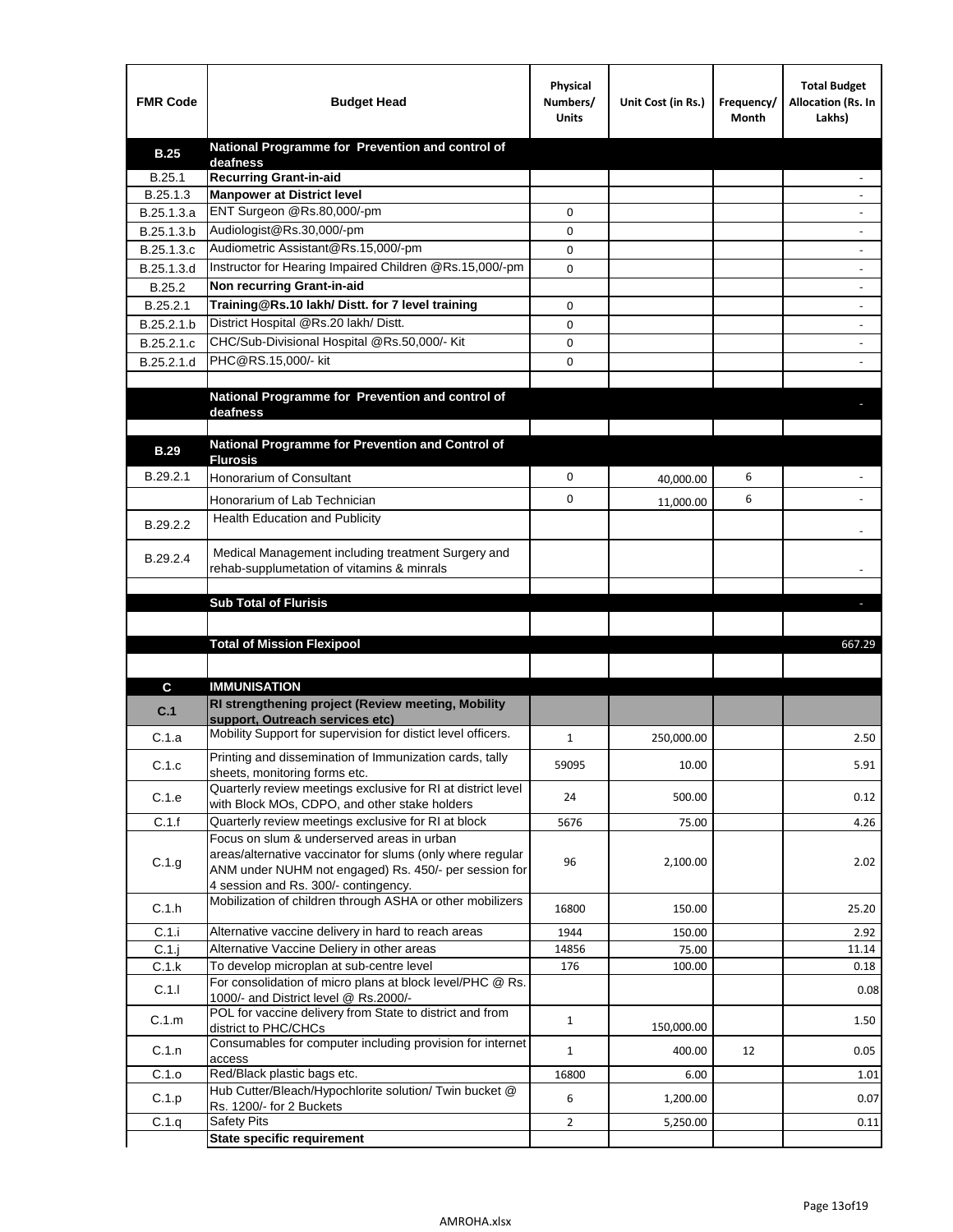| <b>FMR Code</b>  | <b>Budget Head</b>                                                                                                                                                              | Physical<br>Numbers/<br><b>Units</b> | Unit Cost (in Rs.) | Frequency/<br>Month | <b>Total Budget</b><br>Allocation (Rs. In<br>Lakhs) |
|------------------|---------------------------------------------------------------------------------------------------------------------------------------------------------------------------------|--------------------------------------|--------------------|---------------------|-----------------------------------------------------|
|                  | Funds for annual maintenance operation of WIC/WIF at<br>state and division level                                                                                                | 0                                    | 40,000.00          |                     | 0.00                                                |
|                  | Electricity bill for WIC/WIF at state and division level                                                                                                                        | 0                                    | 100,000.00         |                     | 0.00                                                |
| C.1.r            | POL for generators & operational expenses at divisional                                                                                                                         | 0                                    | 200,000.00         |                     | 0.00                                                |
|                  | vaccine storage and state vaccine store                                                                                                                                         |                                      |                    |                     |                                                     |
|                  | POL for generators & operational expenses at district<br>level vaccine storage points and other cold chain points                                                               | $\mathbf{1}$                         | 120,000.00         |                     | 1.20                                                |
|                  | <b>AEFI Kits</b>                                                                                                                                                                |                                      |                    |                     | 0.08                                                |
| C.1.s            | Teeka Express Operational Cost                                                                                                                                                  |                                      |                    |                     |                                                     |
| C.2              | <b>Salary of Contractual Staffs</b>                                                                                                                                             |                                      |                    |                     |                                                     |
| C.2.2            | Honorarium for Computer Assistants support for District<br>level                                                                                                                | $\mathbf{1}$                         | 12,127.00          | 12                  | 1.46                                                |
| C.3              | <b>Training under Immunisation</b>                                                                                                                                              |                                      |                    |                     |                                                     |
|                  | District level Orientation training including Hep B, Measles                                                                                                                    |                                      |                    |                     |                                                     |
| C.3.1            | & JE(wherever required) for 2 days ANM, Multi Purpose<br>Health Worker (Male), LHV, Health Assistant<br>(Male/Female), Nurse MidWives, BEEs & other staff (as<br>per RCH norms) | 6                                    | 46,200.00          |                     | 2.77                                                |
| C.3.2            | Three day training including Hep B, Measles & JE<br>(wherever required) of Medical Officers of RI using<br>revised MO training module)                                          | 0                                    | 65,600.00          |                     | 0.00                                                |
| C.3.4            | Two days cold chain handlers training for block level cold<br>chain hadlers by State and district cold chain officers                                                           | 0.00                                 |                    |                     | 0.20                                                |
| C.3.5            | One day training of block level data handlers by DIOs and<br>District cold chain officer                                                                                        | $\overline{7}$                       | 500.00             |                     | 0.04                                                |
|                  | <b>Cold chain maintenance</b>                                                                                                                                                   |                                      |                    |                     |                                                     |
| C.4              | Cold chain maintenance for CHC/PHC @ Rs. 750/- per<br>unit                                                                                                                      | 9                                    | 750.00             |                     | 0.07                                                |
|                  | Cold chain maintenance for District level @ Rs. 15000/-<br>per district                                                                                                         | 1                                    | 15,000.00          |                     | 0.15                                                |
| C.5              | <b>ASHA Incentive</b>                                                                                                                                                           | 43555.5                              | 150                |                     | 65.33325                                            |
|                  | Mobility support for outreach areas for 25 disdtricts                                                                                                                           |                                      |                    |                     |                                                     |
|                  | Mobility support for HRG/ construction sites                                                                                                                                    |                                      |                    |                     |                                                     |
|                  | Sub Total of RI                                                                                                                                                                 |                                      |                    |                     | 128.34399                                           |
| D                | <b>National lodine Deficiency Disorders Control</b><br>Programme (NIDDCP)                                                                                                       |                                      |                    |                     |                                                     |
| D.3              | <b>Health Education and Publicity</b>                                                                                                                                           |                                      |                    |                     | 0.10                                                |
|                  |                                                                                                                                                                                 |                                      |                    |                     |                                                     |
|                  | <b>GRAND TOTAL (A+B+C+D)</b>                                                                                                                                                    |                                      |                    |                     | 2,150.91                                            |
|                  |                                                                                                                                                                                 |                                      |                    |                     |                                                     |
|                  | National Disease Control Programme (NDCP)                                                                                                                                       |                                      |                    |                     |                                                     |
|                  | <b>INTEGRATED DISEASE SURVEILLANCE</b>                                                                                                                                          |                                      |                    |                     |                                                     |
| Е<br>E.1         | <b>PROGRAMME (IDSP)</b><br><b>REMUNERATION FOR CONTRACTUAL HUMAN</b>                                                                                                            |                                      |                    |                     |                                                     |
|                  | <b>RESOURCE</b>                                                                                                                                                                 |                                      |                    |                     |                                                     |
| E.1.9            | District Epidemiologists<br>District Microbiologist at District labs                                                                                                            |                                      |                    |                     | 6.30                                                |
| E.1.10<br>E.1.11 | District Data Manager                                                                                                                                                           |                                      |                    |                     | 2.69                                                |
| E.1.12           | Data Entry Operator*                                                                                                                                                            |                                      |                    |                     | 1.51                                                |
| E.1.13           | Others if any (pl specify)                                                                                                                                                      |                                      |                    |                     | $\omega$                                            |
| E.2              | <b>TRAINING</b>                                                                                                                                                                 |                                      |                    |                     |                                                     |
|                  | Training at State/District Level (1 batch = 20                                                                                                                                  |                                      |                    |                     |                                                     |
|                  | participants)                                                                                                                                                                   |                                      |                    |                     |                                                     |
| E.2.3<br>E.3     | Hospital Pharmacists/Nurses Training (1 day)<br><b>LABORATORY SUPPORT</b>                                                                                                       |                                      |                    |                     |                                                     |
|                  | <b>District Public Health Laboratory Strengthening</b>                                                                                                                          |                                      |                    |                     |                                                     |
|                  |                                                                                                                                                                                 |                                      |                    |                     |                                                     |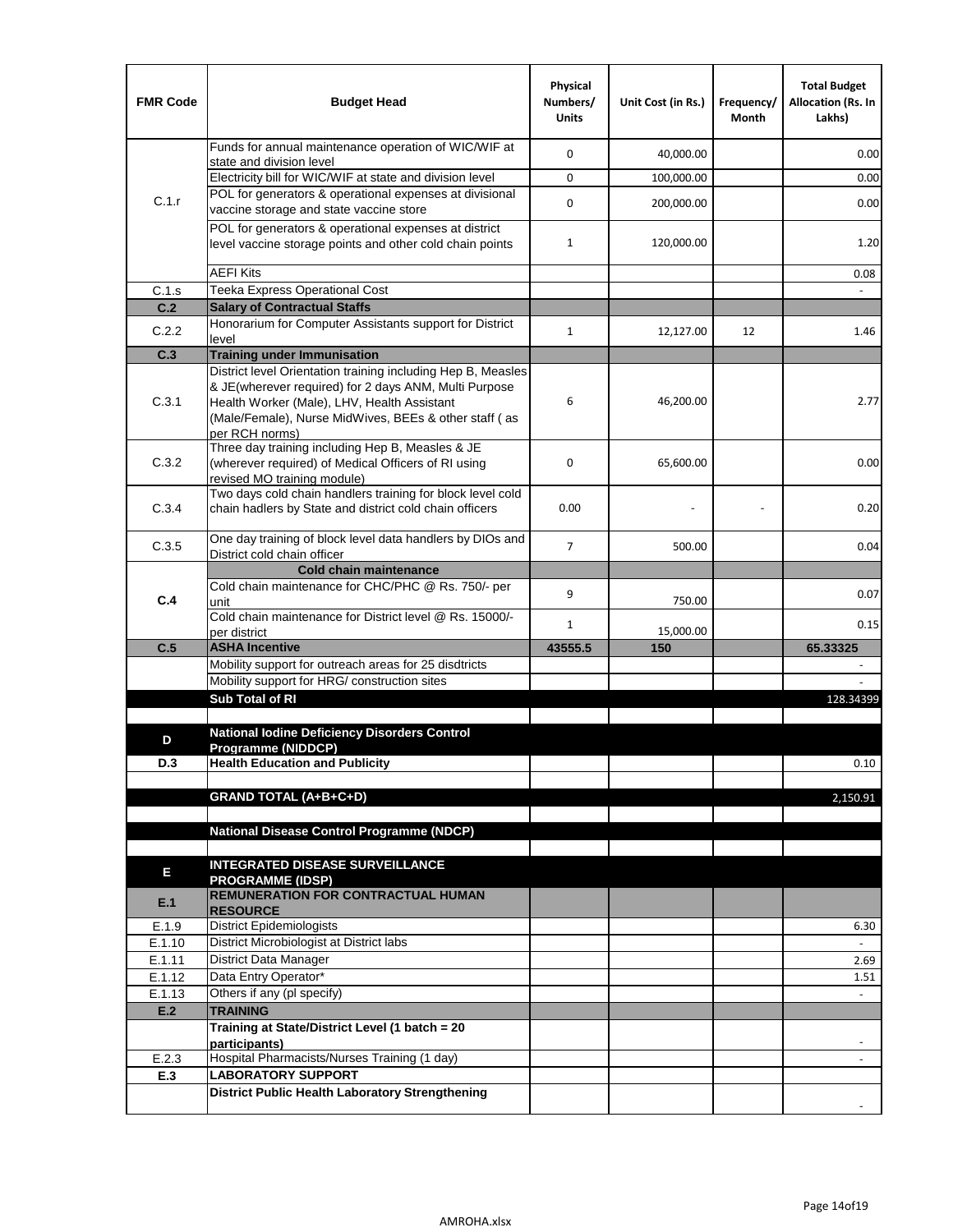| <b>FMR Code</b>    | <b>Budget Head</b>                                                                                                                                                                                                                                | Physical<br>Numbers/<br><b>Units</b> | Unit Cost (in Rs.) | Frequency/<br><b>Month</b> | <b>Total Budget</b><br>Allocation (Rs. In<br>Lakhs) |
|--------------------|---------------------------------------------------------------------------------------------------------------------------------------------------------------------------------------------------------------------------------------------------|--------------------------------------|--------------------|----------------------------|-----------------------------------------------------|
| E.3.5              | Expenses on account of consumables, operating<br>expenses, office expenses, transport of samples,<br>miscellaneous etc.                                                                                                                           |                                      |                    |                            |                                                     |
| E.4                | <b>OPERATIONAL COSTS</b>                                                                                                                                                                                                                          |                                      |                    |                            |                                                     |
| E.4.1              | MOBILITY: Travel Cost, POL, mobility cost at SSU & DSU<br>on need basis                                                                                                                                                                           |                                      |                    |                            | 0.60                                                |
| E.4.2              | Office expenses on telephone, fax, Broadband Expenses,<br>Weekly Alert Bulletin/Annual Disease Surveillance report,<br>minor repairs and AMC of IT/office equipment supplied<br>under IDSP, Meetings and other miscellenious<br>expenditures etc. |                                      |                    |                            | 1.55                                                |
|                    | Sub Total of IDSP                                                                                                                                                                                                                                 |                                      |                    |                            | 12.65                                               |
|                    |                                                                                                                                                                                                                                                   |                                      |                    |                            |                                                     |
| F                  | <b>NVBDCP</b>                                                                                                                                                                                                                                     |                                      |                    |                            |                                                     |
| F.1.1              | Malaria                                                                                                                                                                                                                                           |                                      |                    |                            |                                                     |
| F.1.1.a            | <b>Contractual Payments</b>                                                                                                                                                                                                                       |                                      |                    |                            |                                                     |
| F.1.1.a.i          | <b>MPW</b> contractual                                                                                                                                                                                                                            |                                      |                    |                            |                                                     |
| F.1.1.a.iv         | District VBD Consultant 18 nos. (Non-Project States) @ Rs<br>22895 pm.for 6 months (Rs 1.37 lakhs per consulatant per<br>year)                                                                                                                    |                                      |                    |                            | $\blacksquare$                                      |
| F.1.1.a.vii        | VBD Consultant 1 no. (preferably entomologist) @ Rs 22500<br>p.m. for 6 months                                                                                                                                                                    |                                      |                    |                            |                                                     |
| F.1.1.b            | <b>ASHA Incentive</b>                                                                                                                                                                                                                             |                                      |                    |                            | 0.30                                                |
| F.1.1.c            | <b>Operational Cost</b>                                                                                                                                                                                                                           |                                      |                    |                            | $\blacksquare$                                      |
| F.1.1.c.ii         | Operational cost for IRS                                                                                                                                                                                                                          |                                      |                    |                            | 0.10                                                |
| F.1.1.e            | IEC/BCC                                                                                                                                                                                                                                           |                                      |                    |                            | 1.59                                                |
| F.1.1.f<br>F.1.1.g | PPP / NGO and Intersectoral Convergence<br><b>Training / Capacity Building</b>                                                                                                                                                                    |                                      |                    |                            | 0.20<br>1.10                                        |
| F.1.1.h            | <b>Zonal Entomological units</b>                                                                                                                                                                                                                  |                                      |                    |                            | $\sim$                                              |
|                    |                                                                                                                                                                                                                                                   |                                      |                    |                            |                                                     |
|                    | <b>Sub total of Malaria</b>                                                                                                                                                                                                                       |                                      |                    |                            | 3.29                                                |
|                    |                                                                                                                                                                                                                                                   |                                      |                    |                            |                                                     |
| F.1.2              | Dengue & Chikungunya                                                                                                                                                                                                                              |                                      |                    |                            |                                                     |
| F.1.2.a            | Strengthening surveillance (As per GOI approval)                                                                                                                                                                                                  |                                      |                    |                            |                                                     |
| F.1.2.a(i)         | Apex Referral Labs recurrent<br>Sentinel surveillance Hospital recurrent                                                                                                                                                                          |                                      |                    |                            | $\overline{\phantom{a}}$<br>ä,                      |
| F.1.2.a(ii)        | Vector Control, environmental management & fogging                                                                                                                                                                                                |                                      |                    |                            |                                                     |
| F.1.2.f            | machine                                                                                                                                                                                                                                           |                                      |                    |                            | 1.00                                                |
|                    | Dengue & Chikungunya                                                                                                                                                                                                                              |                                      |                    |                            | 1.00                                                |
|                    |                                                                                                                                                                                                                                                   |                                      |                    |                            |                                                     |
| F.1.4              | <b>Lymphatic Filariasis</b>                                                                                                                                                                                                                       |                                      |                    |                            |                                                     |
|                    | State Task Force, State Technical Advisory Committee meeting,                                                                                                                                                                                     |                                      |                    |                            |                                                     |
|                    | printing of forms/registers, mobility support, district<br>coordination meeting, sensitization of media etc., morbidity                                                                                                                           |                                      |                    |                            |                                                     |
| F.1.4.a            | management, monitoring & supervision and mobility support                                                                                                                                                                                         |                                      |                    |                            |                                                     |
|                    | for Rapid Response Team and contingency support<br>(16)                                                                                                                                                                                           |                                      |                    |                            |                                                     |
|                    | districts only)                                                                                                                                                                                                                                   |                                      |                    |                            |                                                     |
| F.1.4.b            | Microfilaria Survey (16 districts only)                                                                                                                                                                                                           |                                      |                    |                            |                                                     |
| F.1.4.c            | Monitoring & Evaluation (Post MDA assessment by medical<br>colleges (Govt. & private)/ICMR institutions ) (16 districts only)                                                                                                                     |                                      |                    |                            |                                                     |
|                    |                                                                                                                                                                                                                                                   |                                      |                    |                            |                                                     |
| F.1.4.d            | Training/sensitization of district level officers on ELF and drug<br>distributors including peripheral health workers(16 districts                                                                                                                |                                      |                    |                            |                                                     |
|                    | only)                                                                                                                                                                                                                                             |                                      |                    |                            |                                                     |
|                    | Specific IEC/BCC at state, district, PHC, Sub-centre and village                                                                                                                                                                                  |                                      |                    |                            |                                                     |
| F.1.4.e            | level including VHSC/GKs for community mobilization efforts to<br>realize the desired drug compliance of 85% during MDA (16                                                                                                                       |                                      |                    |                            |                                                     |
|                    | districts only)<br>Honorarium for Drug Distribution including ASHAs and                                                                                                                                                                           |                                      |                    |                            |                                                     |
| F.1.4.f            | supervisors involved in MDA<br>(16 districts only)                                                                                                                                                                                                |                                      |                    |                            |                                                     |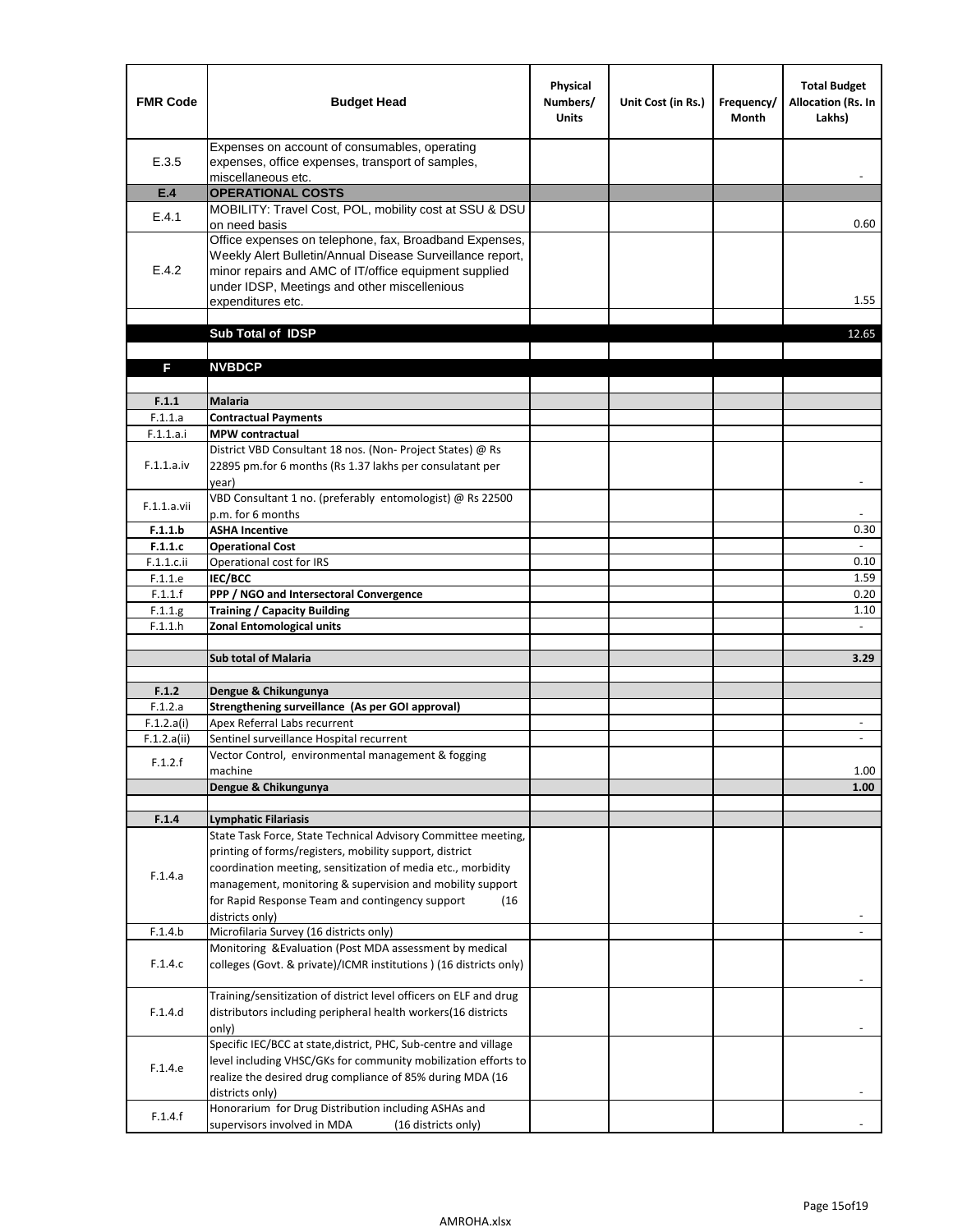| <b>FMR Code</b>    | <b>Budget Head</b>                                                                             | Physical<br>Numbers/<br><b>Units</b> | Unit Cost (in Rs.) | Frequency/<br>Month | <b>Total Budget</b><br>Allocation (Rs. In<br>Lakhs) |
|--------------------|------------------------------------------------------------------------------------------------|--------------------------------------|--------------------|---------------------|-----------------------------------------------------|
| F.1.4.g.           | Verification and validation for stoppage of MDA in LF endemic<br>districts (17 Districts)      |                                      |                    |                     |                                                     |
| F.1.4.g.i          | a) Additional MF Survey                                                                        |                                      |                    |                     | 0.74                                                |
| F.1.4.g.ii         | b) ICT Survey                                                                                  |                                      |                    |                     | 3.20                                                |
| $F.1.4.g.$ iii     | c) ICT Cost                                                                                    |                                      |                    |                     |                                                     |
| F.1.4.h            | Verification of LF endemicity in non-endemic districts (24<br>Districts)                       |                                      |                    |                     |                                                     |
| F.1.4.h.i          | a) Lymphoedema & Hydrocele Survey                                                              |                                      |                    |                     |                                                     |
|                    | <b>Lymphatic Filariasis</b>                                                                    |                                      |                    |                     | 3.94                                                |
|                    |                                                                                                |                                      |                    |                     |                                                     |
| F.1.5              | Kala-azar                                                                                      |                                      |                    |                     |                                                     |
| F.1.5              | Case search/ Camp Approach                                                                     |                                      |                    |                     | $\overline{\phantom{a}}$                            |
| F.1.5.a            | Spray Pumps & accessories                                                                      |                                      |                    |                     | $\overline{\phantom{a}}$                            |
| F.1.5.b            | Operational cost for spray including spray wages                                               |                                      |                    |                     |                                                     |
| F.1.5.c            | Mobility/POL/supervision                                                                       |                                      |                    |                     | $\blacksquare$                                      |
| F.1.5.d            | Monitoring & Evaluation                                                                        |                                      |                    |                     |                                                     |
| F.1.5.e            | Training for spraying                                                                          |                                      |                    |                     | $\overline{\phantom{a}}$                            |
| F.1.5.f            | IEC/BCC/Advocacy<br>Incentive to ASHA                                                          |                                      |                    |                     | $\overline{\phantom{a}}$                            |
| F.1.5.g<br>F.1.5.h | Loss of Wages                                                                                  |                                      |                    |                     | $\overline{\phantom{a}}$                            |
| F.1.5.i            | Free Diet                                                                                      |                                      |                    |                     |                                                     |
|                    |                                                                                                |                                      |                    |                     |                                                     |
|                    | Kala-azar                                                                                      |                                      |                    |                     |                                                     |
|                    |                                                                                                |                                      |                    |                     |                                                     |
| F.6                | Cash grant for decentralized commodities                                                       |                                      |                    |                     | 7.00                                                |
|                    | <b>Sub Total of NVB DCP</b>                                                                    |                                      |                    |                     | 15.23                                               |
|                    |                                                                                                |                                      |                    |                     |                                                     |
| G                  | <b>NLEP</b>                                                                                    |                                      |                    |                     |                                                     |
| G 1.               | Improved early case detection<br>Incentive to ASHA                                             |                                      |                    |                     |                                                     |
| G 1.1              | Incentive for Case detection by ASHA/AWW/Volunteers                                            |                                      |                    |                     |                                                     |
|                    | etc.diagnosis @ Rs. 250 per case                                                               | 406                                  | 250.00             |                     | 1.02                                                |
|                    | Incentive for timely cure of MB cases @ Rs. 600 per case                                       | 32                                   | 600.00             |                     | 0.19                                                |
|                    | Incentive for timely cure of PB cases @ Rs. 400 per case                                       | 49                                   | 400.00             |                     | 0.20                                                |
| G1.1 a             | Sensitization of ASHA                                                                          | 500                                  | 100.00             |                     | 0.50                                                |
| G <sub>2</sub>     | Improved case management                                                                       |                                      |                    |                     |                                                     |
|                    | DPMR Services, (MCR footwear, Aids and appliances,                                             |                                      |                    |                     |                                                     |
|                    | Welfare allowance to BPL patients for RCS, Support                                             |                                      |                    |                     |                                                     |
|                    | to govt. institutions for RCS)                                                                 |                                      |                    |                     |                                                     |
|                    | Cost of MCR / Protective footwear@ Rs.300/-                                                    | 300                                  | 300.00             |                     | 0.90                                                |
|                    | Amount for Aids/ appliances/ self care kits/ patient welfare                                   |                                      |                    |                     |                                                     |
| G 2.1              | items etc.                                                                                     |                                      |                    |                     | 0.17                                                |
|                    | Patients for RCS to be paid welfare allowance @ Rs. 8000/-                                     | 0                                    | 8,000.00           |                     |                                                     |
|                    | No. of RCS to be paid for as Support to govt. institutions for                                 | 0                                    | 5,000.00           |                     |                                                     |
|                    | RCS @5000/-                                                                                    |                                      |                    |                     |                                                     |
| G 2.2              | Urban L:eprosy Control, (Mega city - 0, Medium city (1) -<br>3 , Med. City (2)-1 Township -19) |                                      |                    |                     | 1.14                                                |
| G 2.3              | <b>Material &amp; Supplies</b>                                                                 |                                      |                    |                     | $\overline{\phantom{a}}$                            |
|                    | Supportive drugs                                                                               |                                      |                    |                     |                                                     |
| G 2.3.i            |                                                                                                |                                      |                    |                     | 0.75                                                |
|                    | Lab. reagents & equipments                                                                     |                                      |                    |                     | 0.05                                                |
|                    | Printing works<br><b>Stigma Reduced</b>                                                        |                                      |                    |                     | 0.20                                                |
| G <sub>3</sub>     | Mass media, Outdoor media, Rural media, Advocacy                                               |                                      |                    |                     |                                                     |
| G 3.1              | media                                                                                          |                                      |                    |                     | 0.98                                                |
| G 5.               | Monitoring, Supervision and Evaluation System<br>improved                                      |                                      |                    |                     |                                                     |
| G 5.1              | <b>Travel Cost and Review Meeting</b>                                                          |                                      |                    |                     |                                                     |
| G 5.1.ii           | travel expenses - Contractual Staff at District level                                          |                                      |                    |                     | 0.30                                                |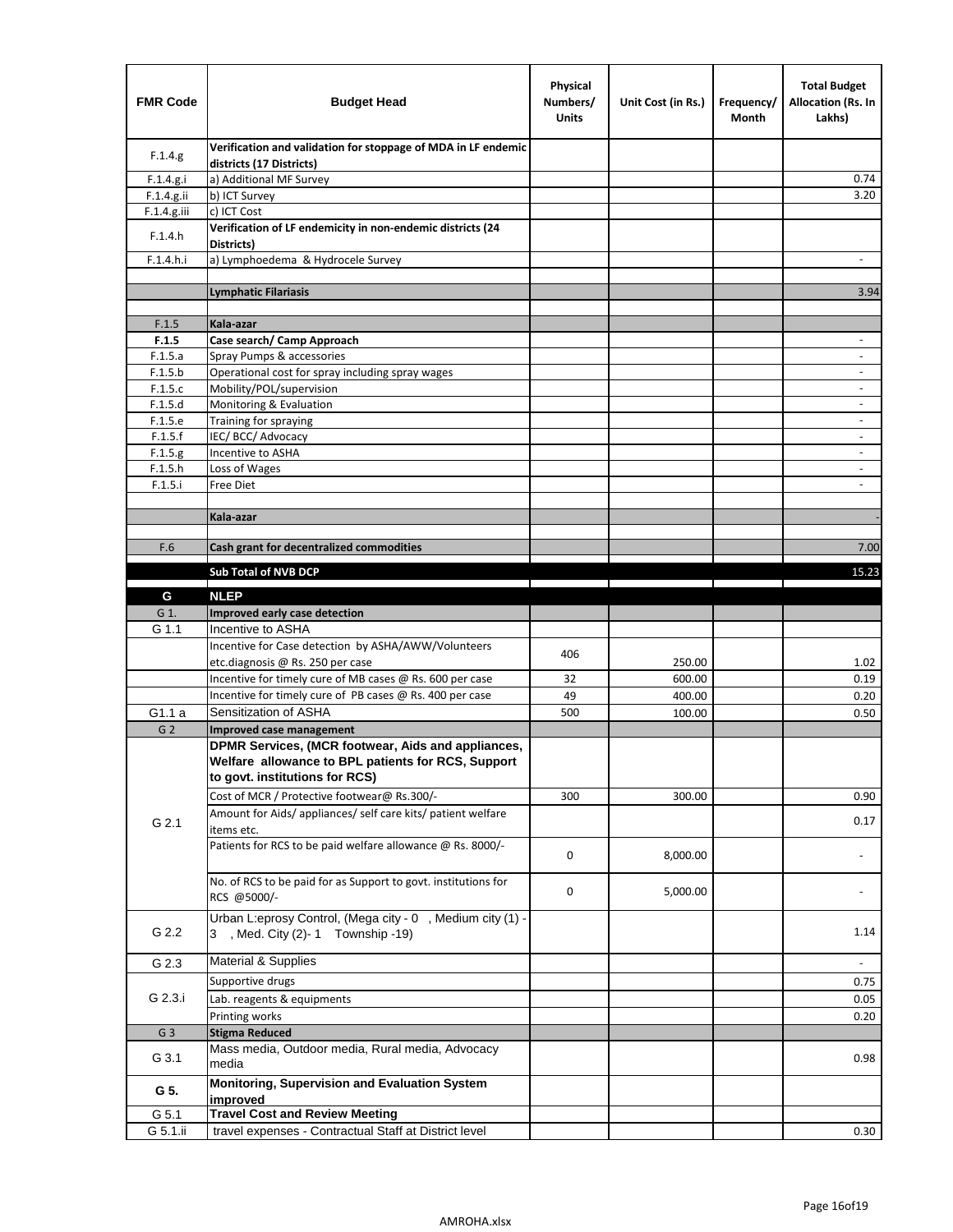| <b>FMR Code</b> | <b>Budget Head</b>                                                                                              | Physical<br>Numbers/<br><b>Units</b> | Unit Cost (in Rs.) | Frequency/<br>Month | <b>Total Budget</b><br>Allocation (Rs. In<br>Lakhs) |
|-----------------|-----------------------------------------------------------------------------------------------------------------|--------------------------------------|--------------------|---------------------|-----------------------------------------------------|
| G 5.2           | <b>Office Operation &amp; Maintenance</b>                                                                       |                                      |                    |                     |                                                     |
| G 5.2.i         | Office operation - State Cell                                                                                   |                                      |                    |                     |                                                     |
| G 5.2.ii        | Office operation - District Cell                                                                                |                                      |                    |                     | 0.35                                                |
| G 5.2 .iii      | Office equipment maint. State                                                                                   |                                      |                    |                     |                                                     |
| G 5.4           | Vehicle Hiring and POL                                                                                          |                                      |                    |                     |                                                     |
| G 5.4.ii        | <b>District Cell</b>                                                                                            |                                      |                    |                     | 0.30                                                |
| G 6.2           | <b>Contractual Staff at Disrrict &amp; block level</b>                                                          |                                      |                    |                     |                                                     |
|                 | <b>District Leprosy Consultant</b>                                                                              | 1                                    | 33,000.00          | 12                  | 3.96                                                |
| G 6.2.ii        | Physio Therapist                                                                                                | $\mathbf{1}$                         | 27,500.00          | 12                  | 3.30                                                |
|                 | Contractual Staff Para Medical Worker, (PMW @ 17600pm)                                                          | 6                                    | 17,600.00          | 12                  | 12.67                                               |
| G 7.            | <b>Others</b>                                                                                                   |                                      |                    |                     |                                                     |
| G 7.1           | Travel expenses for regular staff for specific programme /<br>training need, awards etc                         |                                      |                    |                     | 0.16                                                |
|                 | HR increment calculated $@$ 5% for above approvals                                                              |                                      |                    |                     | 1.00                                                |
|                 | Sub Total NLEP                                                                                                  |                                      |                    |                     | 28.12                                               |
|                 |                                                                                                                 |                                      |                    |                     |                                                     |
| Н               | <b>RNTCP</b>                                                                                                    |                                      |                    |                     |                                                     |
| H.1             | Civil Works                                                                                                     |                                      |                    |                     | 2.20                                                |
| H.2             | Laboratory Materials                                                                                            |                                      |                    |                     | 6.12                                                |
| H.3             | Honorarium/Counselling Charges                                                                                  |                                      |                    |                     | 19.49                                               |
| H.4             | <b>ACSM</b>                                                                                                     |                                      |                    |                     | 3.25                                                |
| H.5             | <b>Equipment Maintenance</b>                                                                                    |                                      |                    |                     | 0.73                                                |
| H.6             | Training                                                                                                        |                                      |                    |                     | 3.52                                                |
| H.7             | Vehicle Operation(POL & Manitainance)                                                                           |                                      |                    |                     | 6.05                                                |
| H.8             | Vehicle hiring                                                                                                  |                                      |                    |                     | 7.79                                                |
| H.9             | Public Private Mix(PP/NGO Support)                                                                              |                                      |                    |                     | 14.41                                               |
| H.10            | <b>Medical Colleges</b>                                                                                         |                                      |                    |                     | $\omega$                                            |
| H.11            | Office Operation (Miscellaneous)                                                                                |                                      |                    |                     | 1.77                                                |
| H.12            | <b>Contractual Services</b>                                                                                     |                                      |                    |                     | 77.37                                               |
| H.13            | Printing                                                                                                        |                                      |                    |                     | 1.56                                                |
| H.15            | Procurement of Drugs                                                                                            |                                      |                    |                     | 0.92                                                |
| H.16            | Procurement of Vehicles                                                                                         |                                      |                    |                     | $\sim$                                              |
| H.17            | Procurement of Equipments                                                                                       |                                      |                    |                     | 0.75                                                |
| H.18            | Patient Support & Transportation Charges                                                                        |                                      |                    |                     | 4.94                                                |
| H.19            | Supervision and Monitoring                                                                                      |                                      |                    |                     | 4.70                                                |
|                 | <b>Grand Total</b>                                                                                              |                                      |                    |                     | 155.58                                              |
|                 |                                                                                                                 |                                      |                    |                     |                                                     |
|                 | <b>Total of NDCP</b>                                                                                            |                                      |                    |                     | 211.58                                              |
|                 | Non Communicable Disease Control Programme (NCD)                                                                |                                      |                    |                     |                                                     |
| Т               | National Programme for Control of Blindness (NPCB)                                                              |                                      |                    |                     | ÷.                                                  |
| 1.1             | <b>Recurring Grant-in aid</b>                                                                                   |                                      |                    |                     |                                                     |
|                 | Reimbursement for cataract operation for NGO and                                                                |                                      |                    |                     |                                                     |
| 1.1.1           | Private Practitioners as per NGO norms @Rs.1000/-                                                               |                                      |                    |                     | 7.66                                                |
| 1.1.1A          | Assistance for consumables/drugs/medicines to the<br>Govt./District Hospital for Cat sx etc.@ Rs.450/- per case |                                      |                    |                     | 2.79                                                |
| 1.1.2           | <b>Other Eye Diseases</b>                                                                                       |                                      |                    |                     |                                                     |
| 1.1.3           | Screening and free spectacles to school children @                                                              |                                      |                    |                     | 2.86                                                |
|                 | Rs.275/- per case                                                                                               |                                      |                    |                     |                                                     |
| 1.1.4           | Screening and free spectacles for near work to Old<br>Person (New component) @Rs.100/- per case                 |                                      |                    |                     | 0.92                                                |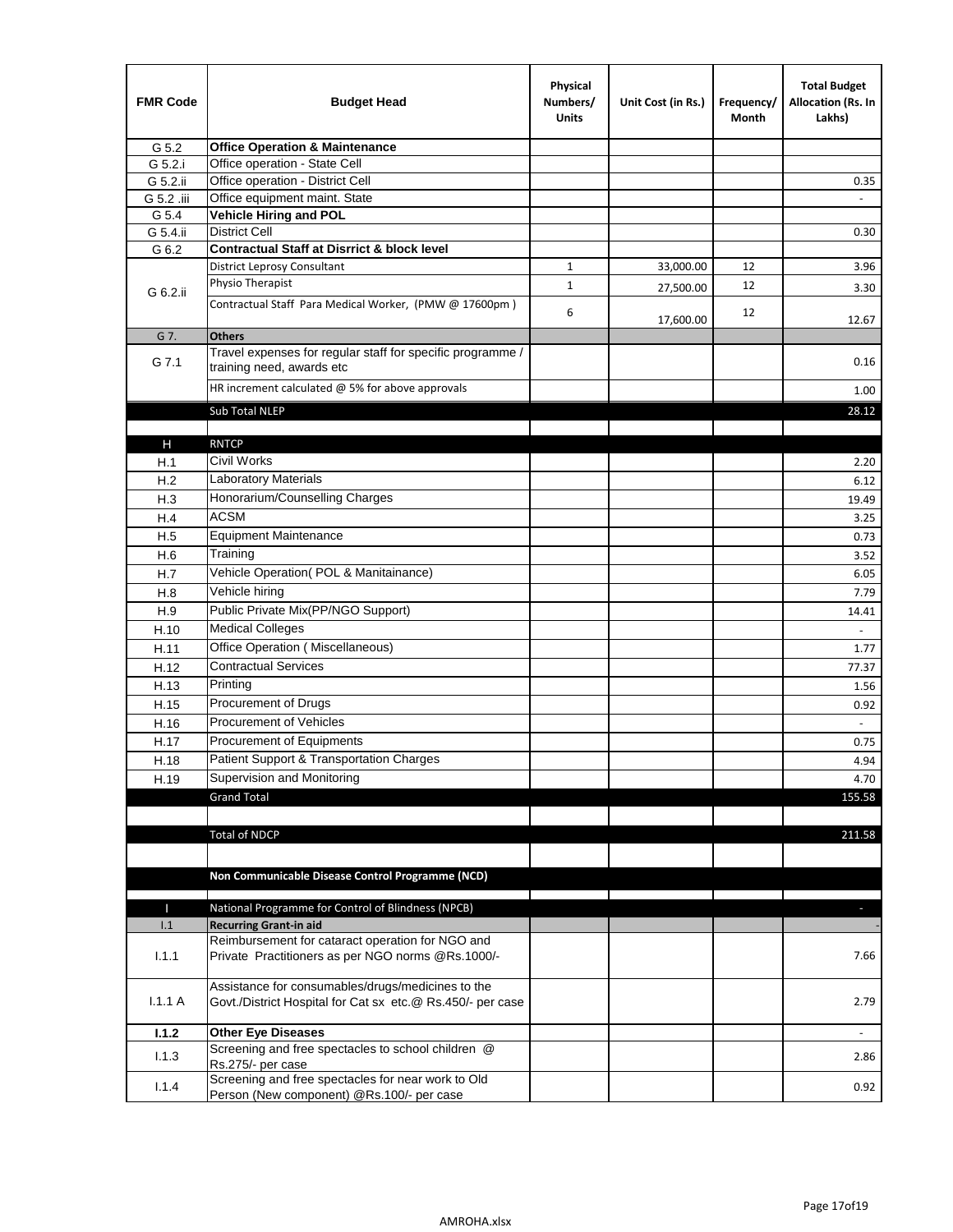| <b>FMR Code</b> | <b>Budget Head</b>                                                                                                                                  | Physical<br>Numbers/<br><b>Units</b> | Unit Cost (in Rs.) | Frequency/<br>Month | <b>Total Budget</b><br>Allocation (Rs. In<br>Lakhs) |
|-----------------|-----------------------------------------------------------------------------------------------------------------------------------------------------|--------------------------------------|--------------------|---------------------|-----------------------------------------------------|
| 1.1.5           | Recurring GIA to Eye Bank @ Rs.2000/- per pair(Eye<br>Bank will reimburse to Eye Donation Centre for eye<br>collected by them @ Rs.1000/- per pair) |                                      |                    |                     |                                                     |
| 1.2             | Non Recurring Grant -in-Aid                                                                                                                         |                                      |                    |                     |                                                     |
| 1.2.2.          | Grant-in-aid for Sub Divisional Hospitals @ Rs.20 lakh                                                                                              |                                      |                    |                     |                                                     |
| 1.2.3           | For Vision Centre (PHC) (Govt. + NGO) @ Rs.1 lakh                                                                                                   |                                      |                    |                     |                                                     |
| 1.2.4           | For Eye Bank Rs.25 lakh                                                                                                                             |                                      |                    |                     | ÷.                                                  |
| 1.3             | <b>Contractual Man Power</b>                                                                                                                        |                                      |                    |                     |                                                     |
| 1.3.1           | Ophthalmic Surgeon@ Rs.60,000/- p.m.*                                                                                                               |                                      |                    |                     | $\overline{\phantom{a}}$                            |
| 1.3.2           | Ophthalmic Assistant @ Rs.12,000/- p.m.*                                                                                                            |                                      |                    |                     |                                                     |
| 1.3.3           | Eye Donation Counsellors @ Rs.15000/- p.m.*                                                                                                         |                                      |                    |                     | $\overline{\phantom{a}}$                            |
| 1.3.4           | Data Entry Operator @Rs.8,000/- p.m. for district level                                                                                             |                                      |                    |                     | 0.25                                                |
| 1.4             | Other activities (if any, pls. specify)                                                                                                             |                                      |                    |                     |                                                     |
|                 | Other district level activities                                                                                                                     |                                      |                    |                     | 0.20                                                |
|                 | Sub Total of National Programme for Control of Blindness<br>(NPCB)                                                                                  |                                      |                    |                     | 14.68                                               |
|                 |                                                                                                                                                     |                                      |                    |                     |                                                     |
| J               | Natoinal Mental Health Programme (NMHP)<br>Honorarium of Existing Human Resource                                                                    |                                      |                    |                     |                                                     |
|                 |                                                                                                                                                     |                                      |                    |                     |                                                     |
|                 | National Programme for the Healthcare of the Elderly (NPHCE)                                                                                        |                                      |                    |                     |                                                     |
| K               |                                                                                                                                                     |                                      |                    |                     |                                                     |
| K.1             | <b>Recurring Grant-in-Aid</b>                                                                                                                       |                                      |                    |                     |                                                     |
| K.1.1           | <b>District Hospital</b>                                                                                                                            |                                      |                    |                     |                                                     |
| K.1.1.1         | Machinery & Equipment @ Rs.1.50 lakh per unit                                                                                                       |                                      |                    |                     |                                                     |
| K.1.1.2         | Drugs & Consumable @ Rs. 5 Lacs to existing district &<br>Rs. 3 Lacs to New Districts                                                               |                                      |                    |                     |                                                     |
| K.1.1.3         | Training of doctors and staff from CHCs and PHCs @<br>Rs.0.40 lakh per unit                                                                         |                                      |                    |                     |                                                     |
| K.1.1.4         | Public Awareness & IEC @ Rs.1 lakh per unit                                                                                                         |                                      |                    |                     |                                                     |
| K.1.1.6         | Consultant Medicine (2) @ Rs. 80000 P.M. for 12 months<br>against filled post & 3 month against Vacant Post                                         |                                      |                    |                     |                                                     |
| K.1.1.7         | Nurse (6) @ Rs. 20,000 P.M. for 12 months against filled<br>post & 3 month against Vacant Post                                                      |                                      |                    |                     |                                                     |
| K.1.1.8         | Physiotherapist 1 @ Rs.20,000 p.m.                                                                                                                  |                                      |                    |                     |                                                     |
| K.1.1.9         | Hospital Attendants 2@ Rs.7500 p.m.                                                                                                                 |                                      |                    |                     |                                                     |
| K.1.1.10        | Sanitary Attendants 2 @ Rs.7500 p.m.                                                                                                                |                                      |                    |                     | $\overline{\phantom{a}}$                            |
| K.1.2           | <b>CHC</b>                                                                                                                                          |                                      |                    |                     |                                                     |
| K.1.2.1         | Training @ Rs. 30,000 (Refer list for No. of CHC)                                                                                                   |                                      |                    |                     |                                                     |
| K.1.2.3         | Rehabilitation Worker 1 @ Rs.18,000 p. m.                                                                                                           |                                      |                    |                     |                                                     |
| K.1.3           | <b>PHC</b>                                                                                                                                          |                                      |                    |                     |                                                     |
| K.1.3.1.        | Training & IEC @ Rs.0.30 lakh per PHC                                                                                                               |                                      |                    |                     |                                                     |
| K.1.4           | <b>Sub-Centre</b>                                                                                                                                   |                                      |                    |                     |                                                     |
| K.1.4.1         | Aids and Appliances @ Rs.0.30 lakh per Sub-Centre                                                                                                   |                                      |                    |                     |                                                     |
|                 |                                                                                                                                                     |                                      |                    |                     |                                                     |
| K.2<br>K.2.1    | <b>Non-Recurring Grant-in-Aid</b><br><b>District Hospital</b>                                                                                       |                                      |                    |                     |                                                     |
|                 | Construction/renovation/extension of the existing building                                                                                          |                                      |                    |                     |                                                     |
| K.2.1.1         | and Furniture of Geriatrics Unit with 10 beds and OPD<br>facilities @ Rs.80 lakh per unit                                                           |                                      |                    |                     |                                                     |
| K.2.1.2         | Machinery & Equipment @ Rs.7.00 lakh per unit                                                                                                       |                                      |                    |                     |                                                     |
|                 | HR Increment @ 5% (Refer HR increment calculation                                                                                                   |                                      |                    |                     |                                                     |
|                 | sheet)                                                                                                                                              |                                      |                    |                     |                                                     |
|                 |                                                                                                                                                     |                                      |                    |                     |                                                     |